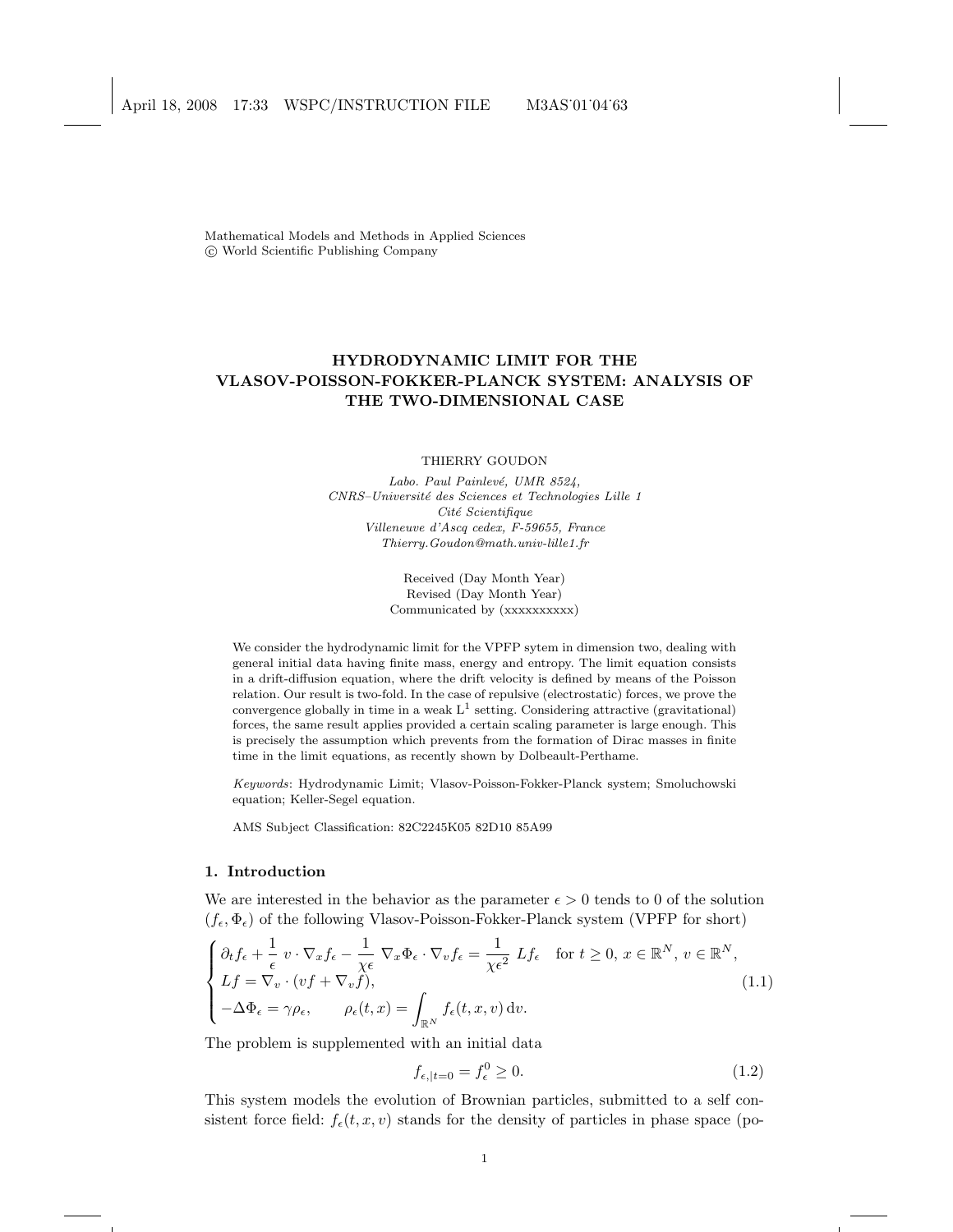sition x, velocity v) while the force derives from the potential  $\Phi_{\epsilon}(t, x)$ , defined self-consistently through the Poisson equation. Here,  $\gamma$  is either +1 or −1 depending on the physical context:  $\gamma = +1$  corresponds to repulsive (electrostatic) forces while  $\gamma = -1$  corresponds to attractive (gravitational) forces. The former arises in plasma physics, the latter arises in stellar dynamics. Of course, the equation is written in dimensionless form:  $\epsilon > 0$  is a "small" parameter destined to tend to 0 while  $\chi > 0$  is a fixed parameter. This comes from a discussion on the physical quantities arising in the system and a suitable choice of the units of observation of the phenomena described by (1.1). The Poisson equation which determines the potential by means of the macroscopic density  $\rho_{\epsilon}$  should be understood in the sense that

$$
\Phi_{\epsilon}(t,x) = \gamma \left( E *_{x} \rho_{\epsilon}(t,\cdot) \right)(x), \tag{1.3}
$$

E being the elementary solution of the Laplace operator in  $\mathbb{R}^N$ . In this work, we shall concentrate on the two-dimensional case where

$$
E(x) = -\frac{1}{2\pi} \ln(|x|). \tag{1.4}
$$

The problem has been treated by Poupaud-Soler<sup>28</sup> in dimension 2 and 3. Remarking that the Fokker-Planck operator can be rewritten as follows

$$
Lf = \nabla_v \cdot \left(e^{-v^2/2} \nabla_v (fe^{+v^2/2})\right),
$$

we can guess on formal grounds that the penalization  $\epsilon \to 0$  leads to

$$
f_{\epsilon}(t, x, v) \simeq \rho(t, x) \frac{e^{-v^2/2}}{(2\pi)^{N/2}}.
$$
 (1.5)

Hence, the limit equation satisfied by the macroscopic density  $\rho(t,x)$  can be obtained from the following system

$$
\begin{cases} \partial_t \rho_{\epsilon} + \nabla_x \cdot J_{\epsilon} = 0, \\ \epsilon^2 \partial_t J_{\epsilon} + \text{Div}_x \mathbb{P}_{\epsilon} = \frac{1}{\chi} (-\rho_{\epsilon} \nabla_x \Phi_{\epsilon} - J_{\epsilon}) \end{cases} \tag{1.6}
$$

which is satisfied by the moments of the unknown  $f_{\epsilon}$ 

$$
J_{\epsilon}(t,x) = \int_{\mathbb{R}^N} v \, f_{\epsilon} \, dv, \qquad \mathbb{P}_{\epsilon}(t,x) = \int_{\mathbb{R}^N} v \otimes v \, f_{\epsilon} \, dv.
$$

Taking into account the formal asymptotics (1.5), we get  $\mathbb{P}_{\epsilon}(t, x) \simeq \rho(t, x) \mathbb{I}$ , so that, assuming that nonlinearities pass to the limit we are led to

$$
\begin{cases} \partial_t \rho + \nabla_x \cdot J = 0, \\ J = -\rho \nabla_x \Phi - \chi \nabla_x \rho, \end{cases}
$$
\n(1.7)

coupled to the Poisson relation

$$
-\Delta \Phi = \gamma \rho. \tag{1.8}
$$

In the attractive case ( $\gamma = -1$ ), this system is intended to describe the dynamics of collisionless stellar systems: it is referred to as the Smoluchowski equations.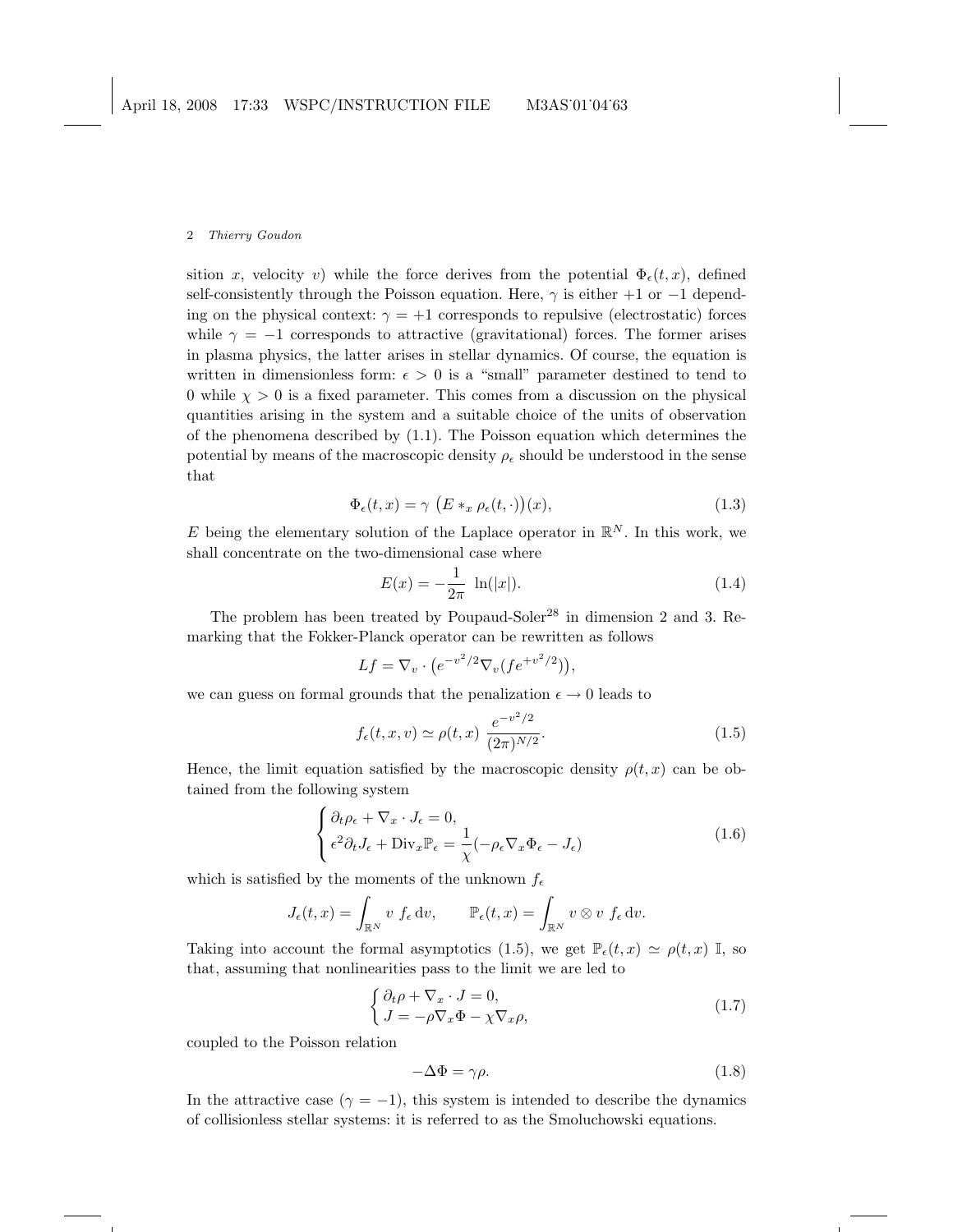We refer to Chandrasekhar<sup>8</sup> and to the more recent paper of Chavanis-Sommeria-Robert<sup>9</sup> and the references therein for a discussion on physical grounds of  $(1.7), (1.8)$  and its derivation from  $(1.1)$  presented there as a high friction asymptotics. These limit equations have also been proposed as a model describing the evolution of certain biological systems by Keller-Segel<sup>20</sup>. On a mathematical viewpoint, this system is very interesting since the solution can exhibit concentration as a Dirac mass in finite time. In particular, the value of the coefficient  $\chi$  is crucial: a large enough  $\chi$  prevents from these concentration effects. We refer on these questions to Jäger-Luckhaus,  $^{19}$  Gajewski-Zacharias,  $^{15}$  Herrero-Velazquez,  $^{18}$  Rascle-Ziti,  $^{31}$ Senba-Suzuki, <sup>33</sup> and to the very recent work of Dolbeault-Perthame <sup>13</sup>. A lot of informations both on the modeling in biology and on the mathematical results can be found in the survey of Perthame<sup>26</sup>. Concerning applications to biology note however that the Fokker-Planck operator should certainly be replaced by a more involved scattering operator, as in  $\frac{1}{2}$ ,  $\frac{7}{2}$ . Analysis of the diffusion limit in a linear situation goes back to <sup>25</sup>. Poupaud-Soler<sup>28</sup> established the convergence of  $(f_{\epsilon}, \Phi_{\epsilon})$  to solutions of (1.7-1.8) on a small enough interval of time  $(0, T_*)$ , under a suitable assumption on the initial data. Precisely, if, for some  $p > N$ ,  $e^{(p-1)v^2/2} f_{\epsilon}^0$  is bounded in  $\mathcal{L}^p(\mathbb{R}^N\times\mathbb{R}^N)$ , then, there exists  $T_*>0$  such that a subsequence satisfies

$$
\begin{cases} \rho_{\epsilon}\to\rho & \text{in } \mathrm{L}^q(0,T_*;\mathrm{L}^r(\mathbb{R}^N)), \quad 1\leq r
$$

Here, the question of the asymptotic behavior of  $(1.1)$  as  $\epsilon$  goes to 0 is addressed again. The aim of this work is two-fold. First, we wish to prove a global convergence result, without any restriction on the time interval. Second, we weaken the assumption on the data, considering only bound on entropy and energy. This can be done when restricting to the two dimensional case, and, if  $\gamma = -1$ , for any data which do not develop singularities for the limit system  $(1.7)$ ,  $(1.8)$ .

In dimension  $N = 2$ , a specific difficulty consists in obtaining useful estimates from the quantity

$$
\int_{\mathbb{R}^2} \rho \Phi \, \mathrm{d}x
$$

which appears naturally within the problem: it is physically interpreted as the potential energy of the system. It would be tempting to perform some integration by parts and to write it as the integral of  $|\nabla_x \Phi|^2$ . However, such a computation is misleading. Indeed, let  $\rho \in L^1(\mathbb{R}^2)$ , with  $\rho \geq 0$  and let  $\Phi$  be a solution of  $-\Delta \Phi = \gamma \rho$ in  $\mathbb{R}^2$ . Then  $\nabla \Phi$  belongs to  $L^2(\mathbb{R}^2)$  iff  $\rho = 0$ . The main result of the paper states as follows.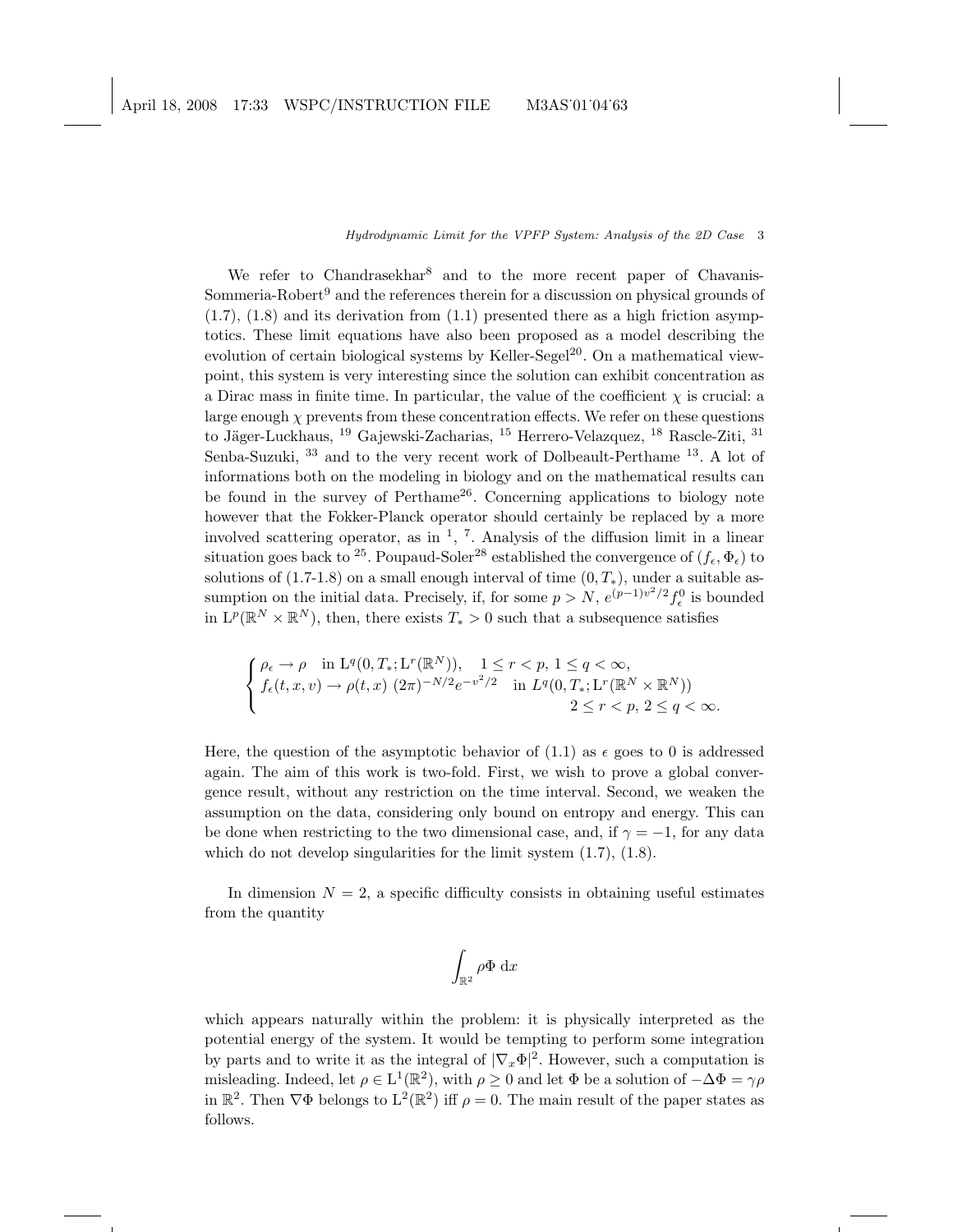**Theorem 1.1.** Set  $N = 2$ . Let  $f_{\epsilon}^0 \geq 0$  satisfy

$$
\begin{cases}\n\int_{\mathbb{R}^2} \int_{\mathbb{R}^2} f_{\epsilon}^0 \, dv \, dx = 1, \\
\sup_{\epsilon > 0} \int_{\mathbb{R}^2} \int_{\mathbb{R}^2} f_{\epsilon}^0 (1 + v^2 + |x| + |\ln(f_{\epsilon}^0)|) \, dv \, dx = M_0 < \infty.\n\end{cases} \tag{1.9}
$$

In the attractive case  $(\gamma = -1)$ , we suppose furthermore that  $\chi > 1/(8\pi)$ . Let  $0 < T < \infty$ . Then, up to a subsequence,  $\rho_{\epsilon}$  converges in  $C^0([0,T]; L^1(\mathbb{R}^2) - weak)$ to  $\rho$ , solution of the limit system  $(1.7-1.8)$ .

Remark 1.1. As it will be clear in the sequel, assumption (1.9) implies that

$$
\sup_{\epsilon>0} \int_{\mathbb{R}^2} \int_{\mathbb{R}^2} \rho_{\epsilon}^0(x) \rho_{\epsilon}^0(y) \left| \ln(|x-y|) \right| \, \mathrm{d}y \, \mathrm{d}x
$$

is finite. This quantity will be denoted by  $M'_0 < \infty$ .

The meaning of the convergence as well as the sense in which the limit equation should be understood will be precised later on (see Lemma 3.1 and eq. (3.1)). Focusing on the attractive case, the remarkable fact is that we obtain the convergence in a weak  $L^1$  sense exactly in the same situation in which concentrations are avoided in the system (1.7-1.8). This is the meaning of the assumption  $\chi > 1/(8\pi)$ , see  $^{13}$ . In the repulsive case, apparition of such singularities does not occur, and the convergence can be obtained without restriction on  $\chi$ . Note also that the convergence result holds globally in time. Eventually, the paper is organized as follows. In Section 2, we derive the a priori estimates on the solutions from the evolution of physical quantities associated to the system. As mentioned above, the main difficulties rely on the treatment of the potential energy. Therefore, the main ingredient of the proof is the use of a trick due to Dolbeault<sup>12</sup> when dealing with the repulsive case, and the use of an entropy inequality due to Beckner<sup>2</sup> and Carlen-Loss<sup>5</sup> when dealing with the attractive case. Note that this argument appears also in the analysis of the limit system by Dolbeault-Perthame<sup>13</sup>. Then, we detail the passage to the limit in Section 3. The difficulty relies on the non linear term  $\rho_\epsilon \nabla_x \Phi_\epsilon$ . Then, we use a suitable weak formulation for this term, following the idea of Poupaud-Soler<sup>28</sup> which has been used in various contexts<sup>30</sup>,  $27, 17...$ 

### 2. A priori Estimates

Let us start with a few words about the existence theory for the system  $(1.1)$ , with a given  $\epsilon > 0$ . The subject has been widely investigated. Global existence results have been obtained in the two dimensional framework by Neunzert-Pulvirenti-Triolo<sup>22</sup> who used a probabilistic approach. Considering a model where the friction force is neglected, Degond<sup>11</sup> proved with deterministic arguments global existence and uniqueness of smooth solutions, still in the 2D situation for the repulsive case. The system  $(1.1)$  is analyzed by Victory-O'Dwyer<sup>24</sup> who established existenceuniqueness results, globally in time in dimension two, locally in time in dimension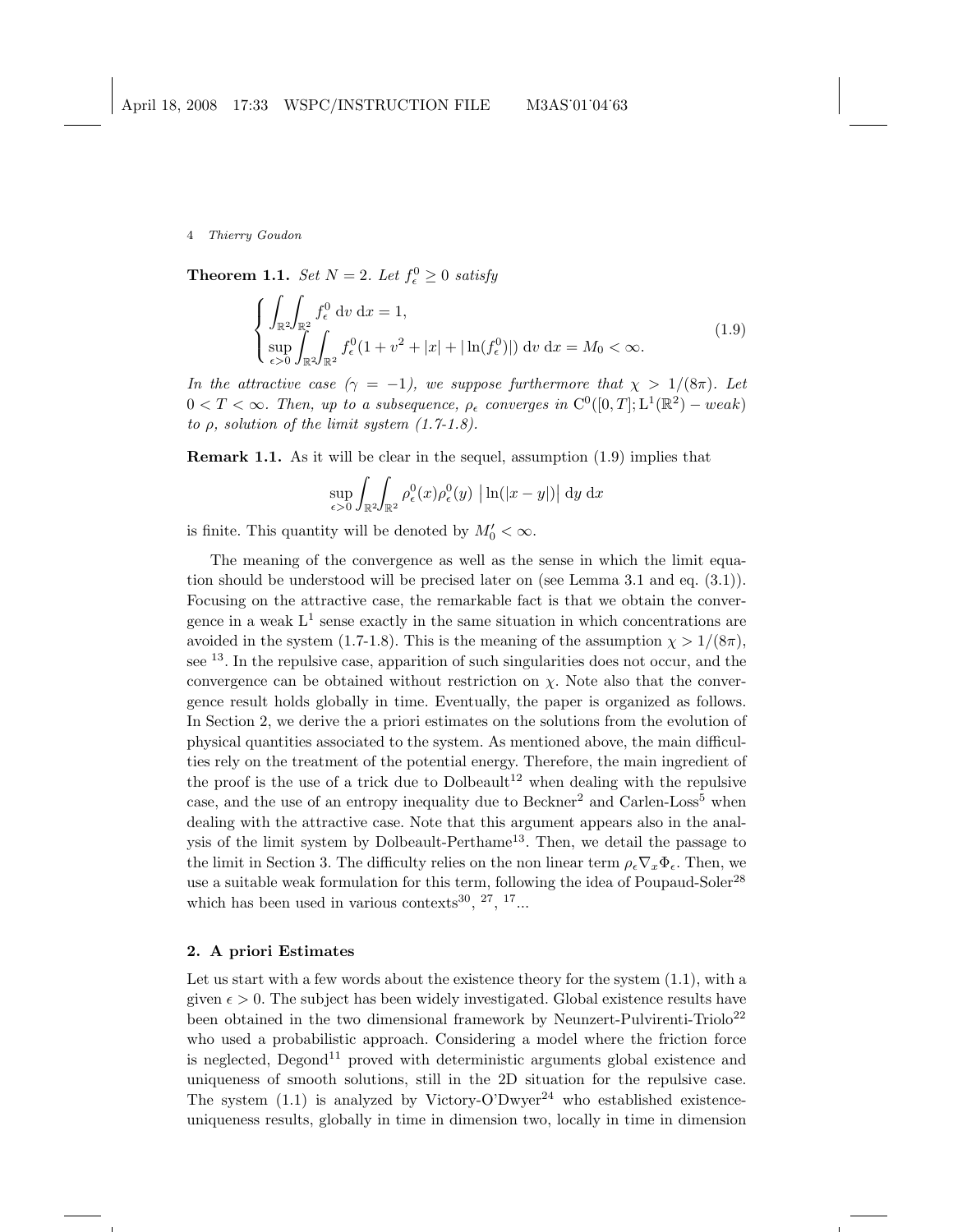three, for both cases  $\gamma = \pm 1$ . Global results are then extended to dimension three by Bouchut<sup>3</sup>, and smoothing effects of the system are bring out in  $4$ . Concerning weak solutions, we refer to Carrillo-Soler<sup>6</sup> and Victory<sup>34</sup>. In what follows, we can use classical solutions as obtained by Victory-O'Dwyer<sup>24</sup> (see sp. Theorem III.2 and III.3, p. 149) which requires an initial data verifying  $f_{\epsilon}^0 \in C^1 \cap L^1(\mathbb{R}^2 \times \mathbb{R}^2)$  and

$$
(1 + v^2)^{\gamma/2} \left( f_{\epsilon}^0 + |\nabla_x f_{\epsilon}^0| + |\nabla_v f_{\epsilon}^0| \right) \in L^{\infty}(\mathbb{R}^2 \times \mathbb{R}^2)
$$

for some  $\gamma > 2$ .

The aim of the Section is the derivation of a priori estimates, uniform with respect to  $\epsilon$ , on the solutions  $f_{\epsilon}$  and the associated macroscopic density  $\rho_{\epsilon}$ . Presicely, we will justify the following claim.

Proposition 2.1. Suppose (1.9). In the attractive case, we suppose moreover that  $\chi > 1/(8\pi)$ . Let  $0 < T < \infty$ . Then, i)  $\rho_{\epsilon}(1+|x|+\ln(\rho_{\epsilon}))$  is bounded in  $L^{\infty}(0,T;L^{1}(\mathbb{R}^{2}))$ ;

ii)  $\left| \nabla_v \sqrt{f_\epsilon e^{v^2/2}} \right|$  $2e^{-v^2/2}$  is bounded in  $L^1((0,T)\times\mathbb{R}^2\times\mathbb{R}^2)$ .

These crucial estimates are deduced from the evolution of physical quantities associated to the VPFP system.

• Mass conservation:

$$
\frac{\mathrm{d}}{\mathrm{d}t} \int_{\mathbb{R}^2} \int_{\mathbb{R}^2} f_{\epsilon} \, \mathrm{d}v \, \mathrm{d}x = 0.
$$

Hence, from now on, we assume that

$$
\int_{\mathbb{R}^2} \int_{\mathbb{R}^2} f_{\epsilon} \, \mathrm{d}v \, \mathrm{d}x = \int_{\mathbb{R}^2} \int_{\mathbb{R}^2} f_{\epsilon}^0 \, \mathrm{d}v \, \mathrm{d}x = 1.
$$

• Kinetic Energy:

$$
\frac{\mathrm{d}}{\mathrm{d}t} \int_{\mathbb{R}^2} \int_{\mathbb{R}^2} \frac{v^2}{2} f_{\epsilon} \, \mathrm{d}v \, \mathrm{d}x = -\frac{1}{\chi \epsilon^2} \int_{\mathbb{R}^2} \int_{\mathbb{R}^2} (v f_{\epsilon} + \nabla_v f_{\epsilon}) \cdot v \, \mathrm{d}v \, \mathrm{d}x \n- \frac{1}{\chi \epsilon} \int_{\mathbb{R}^2} \int_{\mathbb{R}^2} v \cdot \nabla_x \Phi_{\epsilon} f_{\epsilon} \, \mathrm{d}v \, \mathrm{d}x.
$$

• Potential Energy:

$$
\frac{\mathrm{d}}{\mathrm{d}t} \int_{\mathbb{R}^2} \int_{\mathbb{R}^2} f_{\epsilon} \Phi_{\epsilon} \, \mathrm{d}v \, \mathrm{d}x = \frac{\mathrm{d}}{\mathrm{d}t} \int_{\mathbb{R}^2} \rho_{\epsilon} \Phi_{\epsilon} \, \mathrm{d}x \n= \gamma \int_{\mathbb{R}^2} \int_{\mathbb{R}^2} E(x - y) \Big( \rho(y) \partial_t \rho(x) + \rho(x) \partial_t \rho(y) \Big) \, \mathrm{d}y \, \mathrm{d}x \n= 2\gamma \int_{\mathbb{R}^2} \Phi_{\epsilon} \partial_t \rho_{\epsilon} \, \mathrm{d}x \n= \frac{2}{\epsilon} \int_{\mathbb{R}^2} \int_{\mathbb{R}^2} v \cdot \nabla_x \Phi_{\epsilon} \, f_{\epsilon} \, \mathrm{d}v \, \mathrm{d}x.
$$

• Entropy:

$$
\frac{\mathrm{d}}{\mathrm{d}t} \int_{\mathbb{R}^2} \int_{\mathbb{R}^2} f_{\epsilon} \ln(f_{\epsilon}) \, \mathrm{d}v \, \mathrm{d}x = -\frac{1}{\chi \epsilon^2} \int_{\mathbb{R}^2} \int_{\mathbb{R}^2} (v f_{\epsilon} + \nabla_v f_{\epsilon}) \cdot \frac{\nabla_v f_{\epsilon}}{f_{\epsilon}} \, \mathrm{d}v \, \mathrm{d}x.
$$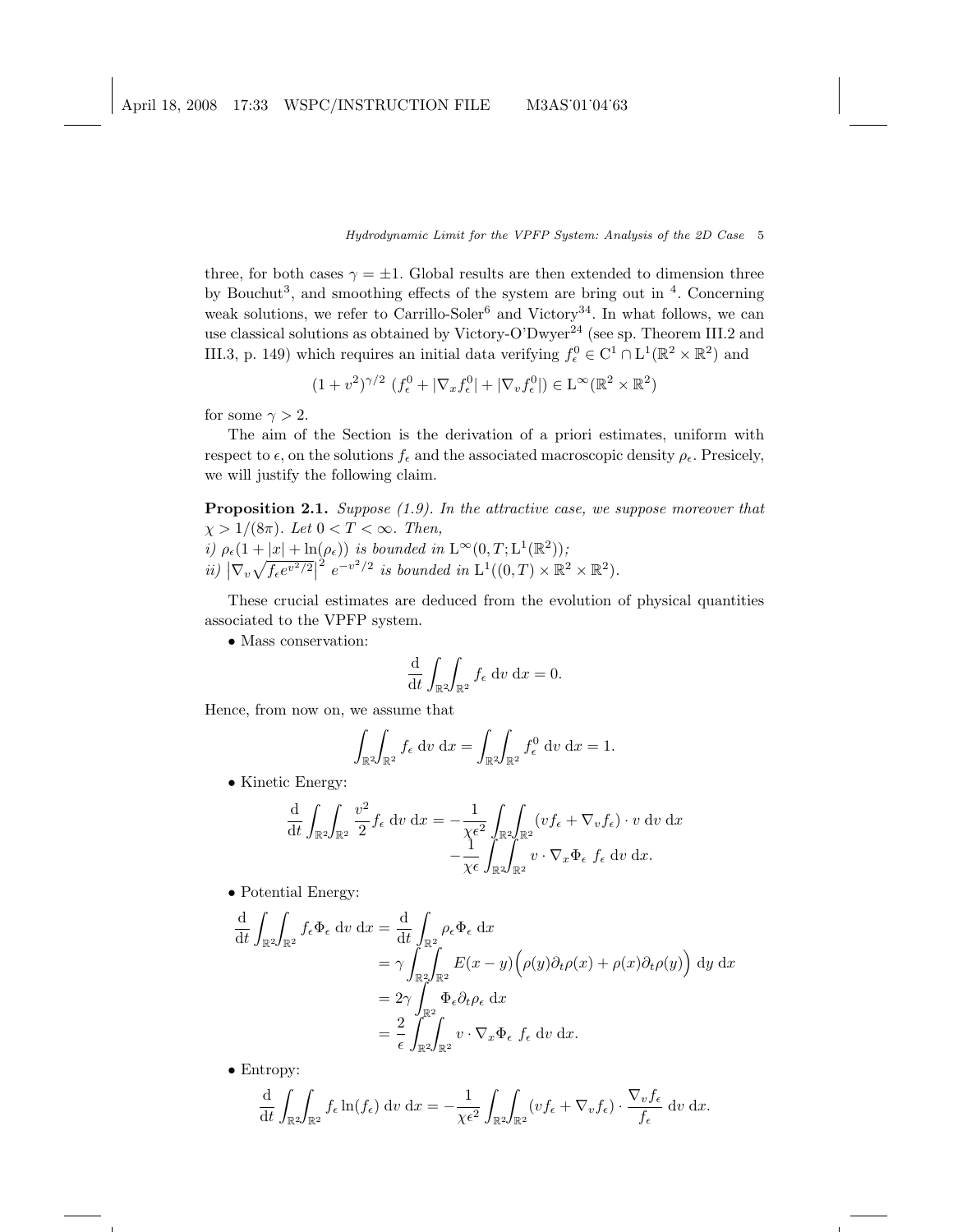Therefore, summing up these relations yields

$$
\frac{\mathrm{d}}{\mathrm{d}t} \left\{ \int_{\mathbb{R}^2} \int_{\mathbb{R}^2} f_{\epsilon} \ln(f_{\epsilon}) \, \mathrm{d}v \, \mathrm{d}x + \int_{\mathbb{R}^2} \int_{\mathbb{R}^2} \frac{v^2}{2} f_{\epsilon} \, \mathrm{d}v \, \mathrm{d}x + \frac{1}{2\chi} \int_{\mathbb{R}^2} \int_{\mathbb{R}^2} f_{\epsilon} \Phi_{\epsilon} \, \mathrm{d}v \, \mathrm{d}x \right\} \n= -\frac{1}{\chi \epsilon^2} \int_{\mathbb{R}^2} \int_{\mathbb{R}^2} (v f_{\epsilon} + \nabla_v f_{\epsilon})^2 \frac{1}{f_{\epsilon}} \, \mathrm{d}v \, \mathrm{d}x \n= -\frac{1}{\chi \epsilon^2} \int_{\mathbb{R}^2} \int_{\mathbb{R}^2} (v \sqrt{f_{\epsilon}} + 2\nabla_v \sqrt{f_{\epsilon}})^2 \, \mathrm{d}v \, \mathrm{d}x \n= -\frac{4}{\chi \epsilon^2} \int_{\mathbb{R}^2} \int_{\mathbb{R}^2} |\nabla_v \sqrt{f_{\epsilon} e^{v^2/2}}|^2 e^{-v^2/2} \, \mathrm{d}v \, \mathrm{d}x.
$$
\n(2.1)

Note that this relation is consistent with the formal asymptotics (1.5).

In order to exploit this relation, we will also need some control on the behavior of  $f_{\epsilon}$  at infinity (with respect to the space variable). To this end, we remark that

$$
\frac{\mathrm{d}}{\mathrm{d}t} \int_{\mathbb{R}^2} \int_{\mathbb{R}^2} |x| f_{\epsilon} \, \mathrm{d}v \, \mathrm{d}x = \frac{1}{\epsilon} \int_{\mathbb{R}^2} \int_{\mathbb{R}^2} v \cdot \frac{x}{|x|} f_{\epsilon} \, \mathrm{d}v \, \mathrm{d}x \n= \frac{1}{\epsilon} \int_{\mathbb{R}^2} \int_{\mathbb{R}^2} (v \sqrt{f_{\epsilon}} + 2 \nabla_v \sqrt{f_{\epsilon}}) \cdot \frac{x}{|x|} \sqrt{f_{\epsilon}} \, \mathrm{d}v \, \mathrm{d}x \n\leq \left( \int_{\mathbb{R}^2} \int_{\mathbb{R}^2} f_{\epsilon} \, \mathrm{d}v \, \mathrm{d}x \right)^{1/2} \left( \int_{\mathbb{R}^2} \int_{\mathbb{R}^2} \left| \frac{v \sqrt{f_{\epsilon}} + 2 \nabla_v \sqrt{f_{\epsilon}}}{\epsilon} \right|^2 \mathrm{d}v \, \mathrm{d}x \right)^{1/2} .
$$
\n(2.2)

Then, we will search for an estimate on the macroscopic density  $\rho_{\epsilon}$ , while we remark that  $\nabla_v \sqrt{f_{\epsilon}e^{v^2/2}}$  yet appears as a dissipation term in (2.1). Keeping this objective in mind, we evaluate the macroscopic entropy by means of the microscopic entropy.

**Lemma 2.1.** Let  $f : \mathbb{R}^N \times \mathbb{R}^N \longrightarrow \mathbb{R}$ , with  $f \geq 0$ . Set  $\rho(x) = \int_{\mathbb{R}^N} f(x, v) dv$ . Then, we have

$$
\int_{\mathbb{R}^N} \rho \ln(\rho) dx \le \int_{\mathbb{R}^N} \int_{\mathbb{R}^N} f \ln(f) dv dx \n+ \frac{N}{2} \ln(2\pi) \int_{\mathbb{R}^N} \int_{\mathbb{R}^N} f dv dx + \int_{\mathbb{R}^N} \int_{\mathbb{R}^N} \frac{v^2}{2} f dv dx.
$$

Proof. The statement is a direct consequence of the Jensen inequality applied to the convex function  $\Psi(s) = s \ln(s)$  and the probability measure on  $\mathbb{R}^N$  $(2\pi)^{-N/2}e^{-v^2/2}$  dv =  $M(v)$  dv. We get

$$
\rho \ln(\rho) = \Psi(\rho) = \Psi\left(\int_{\mathbb{R}^N} \frac{f}{M} M \, \mathrm{d}v\right)
$$
  
\$\leq \int\_{\mathbb{R}^N} \Psi\left(\frac{f}{M}\right) M \, \mathrm{d}v = \int\_{\mathbb{R}^N} f\left(\frac{v^2}{2} + \ln(f)\right) \mathrm{d}v + \frac{N}{2} \ln(2\pi) \int\_{\mathbb{R}^N} f \, \mathrm{d}v\$.

We conclude by integrating with respect to  $x$ .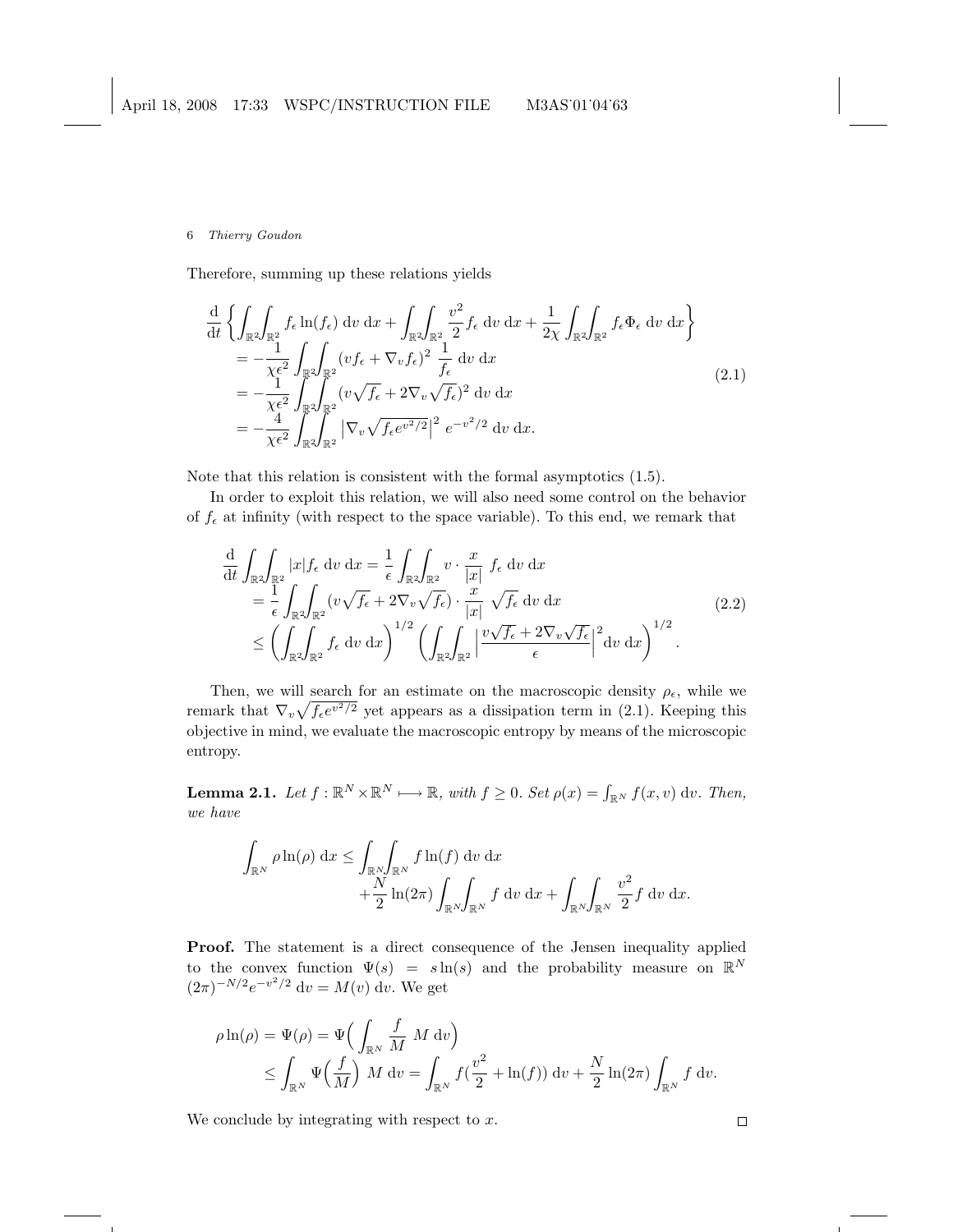Integrating (2.1) with respect to time yields

$$
\int_{\mathbb{R}^2} \int_{\mathbb{R}^2} f_{\epsilon} \ln(f_{\epsilon}) \, dv \, dx + \int_{\mathbb{R}^2} \int_{\mathbb{R}^2} \frac{v^2}{2} f_{\epsilon} \, dv \, dx + \frac{1}{2\chi} \int_{\mathbb{R}^2} \int_{\mathbb{R}^2} f_{\epsilon} \Phi_{\epsilon} \, dv \, dx \n+ \frac{4}{\chi \epsilon^2} \int_0^t \int_{\mathbb{R}^2} \int_{\mathbb{R}^2} |\nabla_v \sqrt{f_{\epsilon} e^{v^2/2}}|^2 e^{-v^2/2} \, dv \, dx \, ds \n\leq \int_{\mathbb{R}^2} \int_{\mathbb{R}^2} f_{\epsilon}^0 \ln(f_{\epsilon}^0) \, dv \, dx + \int_{\mathbb{R}^2} \int_{\mathbb{R}^2} \frac{v^2}{2} f_{\epsilon}^0 \, dv \, dx + \frac{1}{2\chi} \int_{\mathbb{R}^2} \int_{\mathbb{R}^2} f_{\epsilon}^0 \Phi_{\epsilon}(0, x) \, dv \, dx \n\leq M_0 + M'_0.
$$

Thus, using Lemma 2.1 leads to

$$
\int_{\mathbb{R}^2} \rho_{\epsilon} \ln(\rho_{\epsilon}) dx + \frac{1}{2\chi} \int_{\mathbb{R}^2} \rho_{\epsilon} \Phi_{\epsilon} dx \n+ \frac{4}{\chi \epsilon^2} \int_0^t \int_{\mathbb{R}^2} \int_{\mathbb{R}^2} |\nabla_v \sqrt{f_{\epsilon} e^{v^2/2}}|^2 e^{-v^2/2} dv dx ds \le M_0 + M'_0 + \ln(2\pi).
$$
\n(2.3)

Next, we are left with the task of discussing a bound from below on the potential energy

$$
\int_{\mathbb{R}^2} \rho \Phi \, dx = -\frac{\gamma}{2\pi} \int_{\mathbb{R}^2} \int_{\mathbb{R}^2} \rho(x) \rho(y) \ln(|x-y|) \, dy \, dx.
$$

Let us distinguish the repulsive and the attractive cases.

# 2.1. Attractive case:  $\gamma = -1$

**Lemma 2.2.** Let  $\rho : \mathbb{R}^2 \to \mathbb{R}$  such that  $\rho \geq 0$  and  $\int_{\mathbb{R}^2} \rho \, dx = 1$ . Then, there exists a constant  $C_* > 0$  such that

$$
-4\int_{\mathbb{R}^2}\!\int_{\mathbb{R}^2}\rho(x)\rho(y)\ln(|x-y|)dy\,\mathrm{d}x \leq C_* + 2\int_{\mathbb{R}^2}\rho\ln(\rho)\,\mathrm{d}x.
$$

The proof follows from a direct application of Theorem 2 of  $2 \text{ (see also 5)}$ , the constant  $C_*$  being  $C_* = 2 \ln(\pi) + 2(\psi(2) - \psi(1)) - 2 \ln(\Gamma(2)/\Gamma(1)), \psi(z) =$  $\Gamma'(z)/\Gamma(z)$ . (Hence, here  $C_* = 2\ln(\pi) + 1 \simeq 3.289459772$ ). Accordingly, we get in the attractive case

$$
\int_{\mathbb{R}^2} \rho \Phi \, \mathrm{d}x \ge -\frac{C_*}{8\pi} - \frac{1}{4\pi} \int_{\mathbb{R}^2} \rho \ln(\rho) \, \mathrm{d}x.
$$

Then, using this inequality in (2.3), we get

$$
\left(1 - \frac{1}{8\pi\chi}\right) \int_{\mathbb{R}^2} \rho_\epsilon \ln(\rho_\epsilon) \,dx + \frac{4}{\chi\epsilon^2} \int_0^t \int_{\mathbb{R}^2} \int_{\mathbb{R}^2} \left|\nabla_v \sqrt{f_\epsilon e^{v^2/2}}\right|^2 \, e^{-v^2/2} \,dv \,dx \,ds
$$
  
\$\leq M\_0 + M'\_0 + \ln(2\pi) + \frac{C\_\*}{16\pi\chi}\$

where the role of the constraint  $\chi > 1/(8\pi)$  becomes clear. From now on, we assume that this property is fulfiled.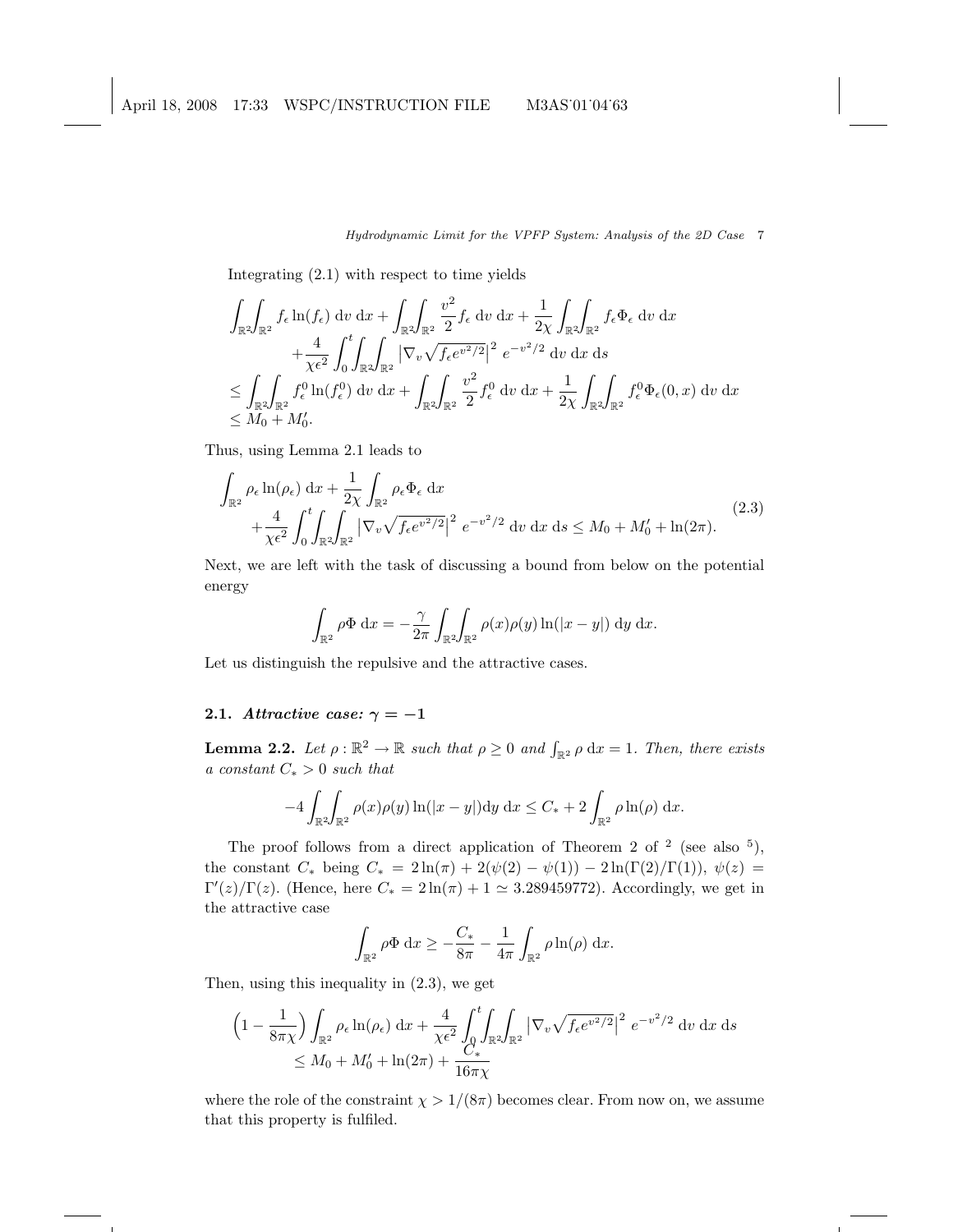Besides, integrating (2.2) yields

$$
\int_{\mathbb{R}^2} |x| \rho_{\epsilon} dx \le \int_{\mathbb{R}^2} \int_{\mathbb{R}^2} |x| f_{\epsilon}^0 dv dx + \frac{t}{2} \n+ \frac{1}{2} \frac{4}{\epsilon^2} \int_{\mathbb{R}^2} \int_{\mathbb{R}^2} |\nabla_v \sqrt{f_{\epsilon} e^{v^2/2}}|^2 e^{-v^2/2} dv dx ds.
$$

Let  $\nu > 0$  to be determined later on. We have

$$
\begin{split} & \left(1 - \frac{1}{8\pi\chi}\right) \int_{\mathbb{R}^2} \rho_\epsilon \ln(\rho_\epsilon) \, \mathrm{d}x + \nu \int_{\mathbb{R}^2} |x| \rho_\epsilon \, \mathrm{d}x \\ &+ \left(\frac{1}{\chi} - \frac{\nu}{2}\right) \frac{4}{\epsilon^2} \int_0^t \int_{\mathbb{R}^2} \int_{\mathbb{R}^2} \left|\nabla_v \sqrt{f_\epsilon e^{v^2/2}}\right|^2 \, e^{-v^2/2} \, \mathrm{d}v \, \mathrm{d}x \, \mathrm{d}s \\ &\leq (1 + \nu) M_0 + M_0' + \ln(2\pi) + \frac{C_*}{16\pi\chi} + \frac{\nu t}{2}. \end{split}
$$

To conclude, we use the classical trick of Carleman: for  $\kappa > 0$ , we write

$$
\rho|\ln(\rho)| = \rho \ln(\rho) - 2\rho \ln(\rho) \chi_{e^{-\kappa|x|} \le \rho \le 1} - 2\rho \ln(\rho) \chi_{0 \le \rho \le e^{-\kappa|x|}}
$$
  
\n
$$
\le \rho \ln(\rho) + 2\kappa|x|\rho + K\sqrt{\rho} \chi_{0 \le \rho \le e^{-\kappa|x|}}
$$
  
\n
$$
\le \rho \ln(\rho) + 2\kappa|x|\rho + Ke^{-\kappa|x|/2},
$$

for some  $K > 0$ . Hence, we are led to

$$
\left(1 - \frac{1}{8\pi\chi}\right) \int_{\mathbb{R}^2} \rho_{\epsilon} |\ln(\rho_{\epsilon})| dx + \left(\nu - 2\kappa(1 - 1/(8\pi\chi))\int_{\mathbb{R}^2} |x| \rho_{\epsilon} dx \n+ \left(\frac{1}{\chi} - \frac{\nu}{2}\right) \frac{4}{\epsilon^2} \int_0^t \int_{\mathbb{R}^2} |\nabla_v \sqrt{f_{\epsilon} e^{v^2/2}}|^2 e^{-v^2/2} dv dx ds \n\leq (1 + \nu)M_0 + M'_0 + \ln(2\pi) + \frac{\nu t}{16\pi\chi} + \frac{\nu t}{2} + \left(1 - \frac{1}{8\pi\chi}\right)K \int_{\mathbb{R}^2} e^{-\kappa|x|/2} dx.
$$

Now, we choose the parameters as follows: first, pick  $0 < \nu < 2/\chi$ , then, fix  $\kappa > 0$ such that  $\nu - 2\kappa(1 - 1/(8\pi\chi)) > 0$ . This concludes the proof of Proposition 2.1 in the attractive case.

# 2.2. Repulsive case:  $\gamma = +1$

**Lemma 2.3.** Let  $\rho : \mathbb{R}^2 \to \mathbb{R}$  such that  $\rho \geq 0$ . Then, for any  $k > e$ , we have

$$
\int_{\mathbb{R}^2} \rho \Phi \, dx \ge -\frac{\ln(k)}{\pi} \left[ \frac{1}{2} \left( \int_{\mathbb{R}^2} \rho \, dx \right)^2 + \frac{1}{k} \int_{\mathbb{R}^2} \rho \, dx \int_{\mathbb{R}^2} |x| \rho \, dx \right].
$$

**Proof.** We follow the reasoning of Dolbeault<sup>12</sup> by introducing the parameter  $k > e$ . Since the function  $k \mapsto \frac{\ln(k)}{k}$  is non increasing on  $(e, +\infty)$ , we obtain

$$
\int_{\mathbb{R}^2} \rho \Phi \, dx = -\frac{1}{2\pi} \int \int_{|x-y| \le k} \dots \, dy \, dx - \frac{1}{2\pi} \int \int_{|x-y| \ge k} \dots \, dy \, dx \n\ge -\frac{\ln(k)}{2\pi} \int_{\mathbb{R}^2} \int_{\mathbb{R}^2} \rho(x) \rho(y) \, dy \, dx - \frac{\ln(k)}{2\pi k} \int_{\mathbb{R}^2} \int_{\mathbb{R}^2} |x-y| \rho(x) \rho(y) \, dy \, dx \n\ge -\frac{\ln(k)}{2\pi} \left( \int_{\mathbb{R}^2} \rho(x) \, dx \right)^2 - \frac{\ln(k)}{\pi k} \int_{\mathbb{R}^2} \rho(x) \, dx \int_{\mathbb{R}^2} |x| \rho(x) \, dx.
$$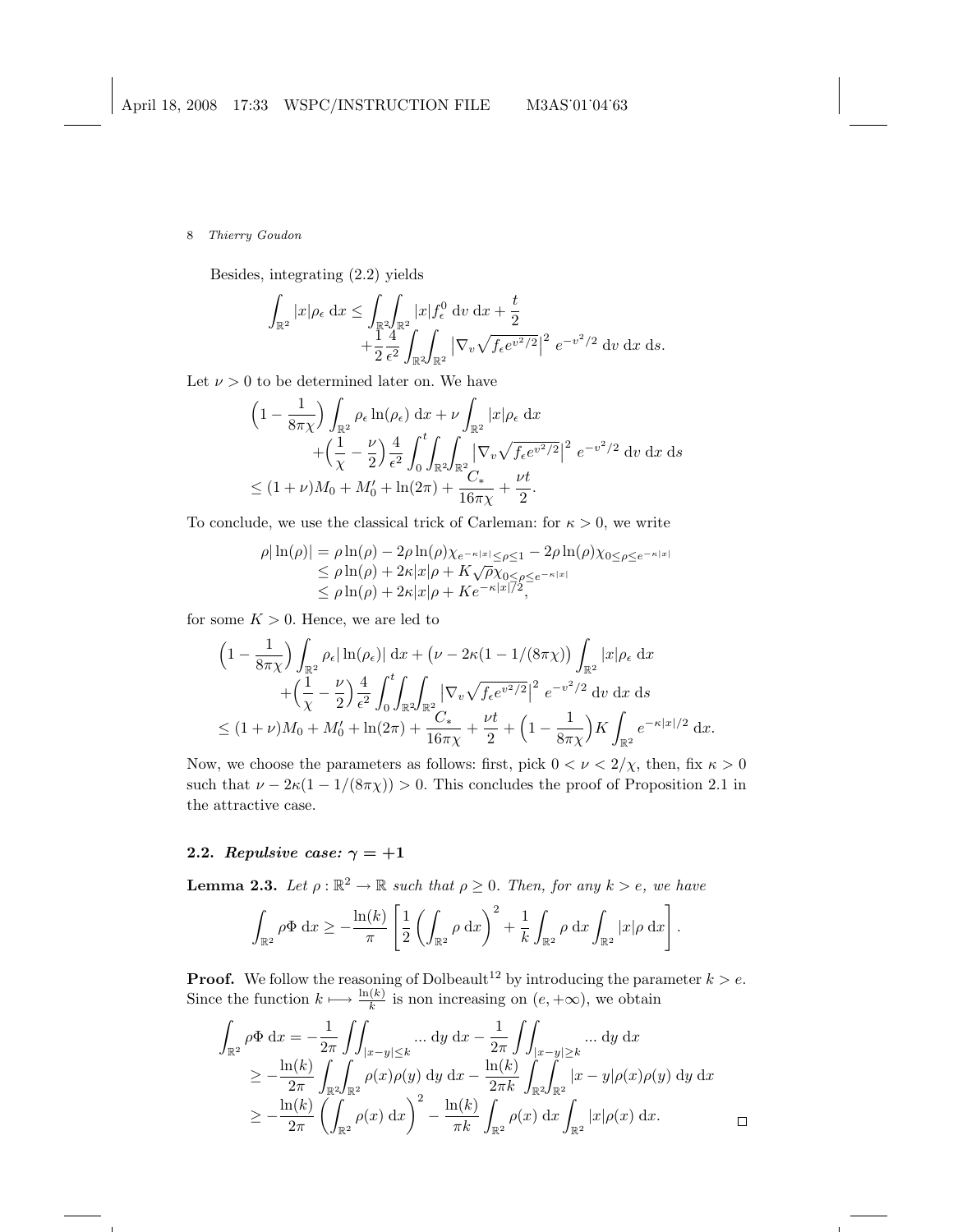Inserting this estimate in (2.3) leads to

$$
\int_{\mathbb{R}^2} \rho_{\epsilon} \ln(\rho_{\epsilon}) dx + \frac{4}{\chi \epsilon^2} \int_0^t \int_{\mathbb{R}^2} \sqrt{\int_{\mathbb{R}^2} |\nabla_v \sqrt{f_{\epsilon} e^{v^2/2}}|^2} e^{-v^2/2} dv dx ds
$$
  
\n
$$
\leq M_0 + M'_0 + \ln(2\pi) + \frac{\ln(k)}{4\pi\chi} + \frac{\ln(k)}{2\pi k\chi} \int_{\mathbb{R}^2} |x| \rho_{\epsilon}(x) dv dx.
$$

Using (2.2), we obtain, for some  $\nu > 0$ ,

$$
\int_{\mathbb{R}^2} \rho_{\epsilon} \ln(\rho_{\epsilon}) dx + \left(\nu - \frac{\ln(k)}{2k\pi\chi}\right) \int_{\mathbb{R}^2} |x| \rho dx \n+ (1/\chi - \nu/2) \frac{4}{\epsilon^2} \int_0^t \int_{\mathbb{R}^2} \int_{\mathbb{R}^2} |\nabla_v \sqrt{f_{\epsilon} e^{v^2/2}}|^2 e^{-v^2/2} dv dx ds \n\le (1+\nu)M_0 + M'_0 + \frac{\ln(k)}{4\pi\chi} + \frac{\nu t}{2}.
$$

First, choose  $0 < \nu < 2/\chi$ , and then k large enough to obtain  $\nu > \ln(k)/(2k\pi\chi)$ . We end the proof of Proposition 2.1 in the repulsive case by reproducing the arguments of the previous subsection.

## 2.3. Estimate on the Kinetic Energy

As a consequence of Proposition 2.1, we deduce a bound on the kinetic energy.

**Corollary 2.1.** Let the assumptions of Proposition 2.1 be fulfilled. Then  $v^2 f_{\epsilon}$  is bounded in  $L^1((0,T) \times \mathbb{R}^2 \times \mathbb{R}^2)$ .

Proof. We note that

$$
0 \leq \int_0^t \int_{\mathbb{R}^2} \int_{\mathbb{R}^2} v^2 f_{\epsilon} dv dx ds
$$
  
= 
$$
\int_0^t \int_{\mathbb{R}^2} \int_{\mathbb{R}^2} (|v \sqrt{f_{\epsilon}} + 2 \nabla_v \sqrt{f_{\epsilon}}|^2 - 4 |\nabla_v \sqrt{f_{\epsilon}}|^2 - 4 v \sqrt{f_{\epsilon}} \cdot \nabla_v \sqrt{f_{\epsilon}}) dv dx ds
$$
  

$$
\leq \int_0^t \int_{\mathbb{R}^2} \int_{\mathbb{R}^2} |v \sqrt{f_{\epsilon}} + 2 \nabla_v \sqrt{f_{\epsilon}}|^2 dv dx ds + 0 + 4 \int_0^t \int_{\mathbb{R}^2} \int_{\mathbb{R}^2} f_{\epsilon} dv dx ds.
$$

Hence, by using Proposition 2.1, this is dominated by  $C_T \epsilon^2 + 4T$ , with  $C_T$  depending only on  $T$  and  $(1.9)$ . We point out that this is an estimate of the kinetic energy in  $L^1$  norm with respect to time, and not in  $L^{\infty}(0,T)$ .  $\Box$ 

# 3. Passage to the Limit

Now, we aim at passing to the limit  $\epsilon \to 0$  in the moments system (1.6). Of course, as a consequence of Corollary 2.1,  $J_{\epsilon}$  and  $\mathbb{P}_{\epsilon}$  are bounded in  $L^1((0,T)\times\mathbb{R}^2)$ . More precisely, we can rewrite the kinetic pressure as follows

$$
\mathbb{P}_{\epsilon} = \int_{\mathbb{R}^2} v \sqrt{f_{\epsilon}} \otimes (v \sqrt{f_{\epsilon}} + 2 \nabla_v \sqrt{f_{\epsilon}}) dv - 2 \int_{\mathbb{R}^2} v \sqrt{f_{\epsilon}} \otimes \nabla_v \sqrt{f_{\epsilon}} dv
$$
  
= 
$$
\int_{\mathbb{R}^2} v \sqrt{f_{\epsilon}} \otimes (v \sqrt{f_{\epsilon}} + 2 \nabla_v \sqrt{f_{\epsilon}}) dv + \rho_{\epsilon} \mathbb{I}.
$$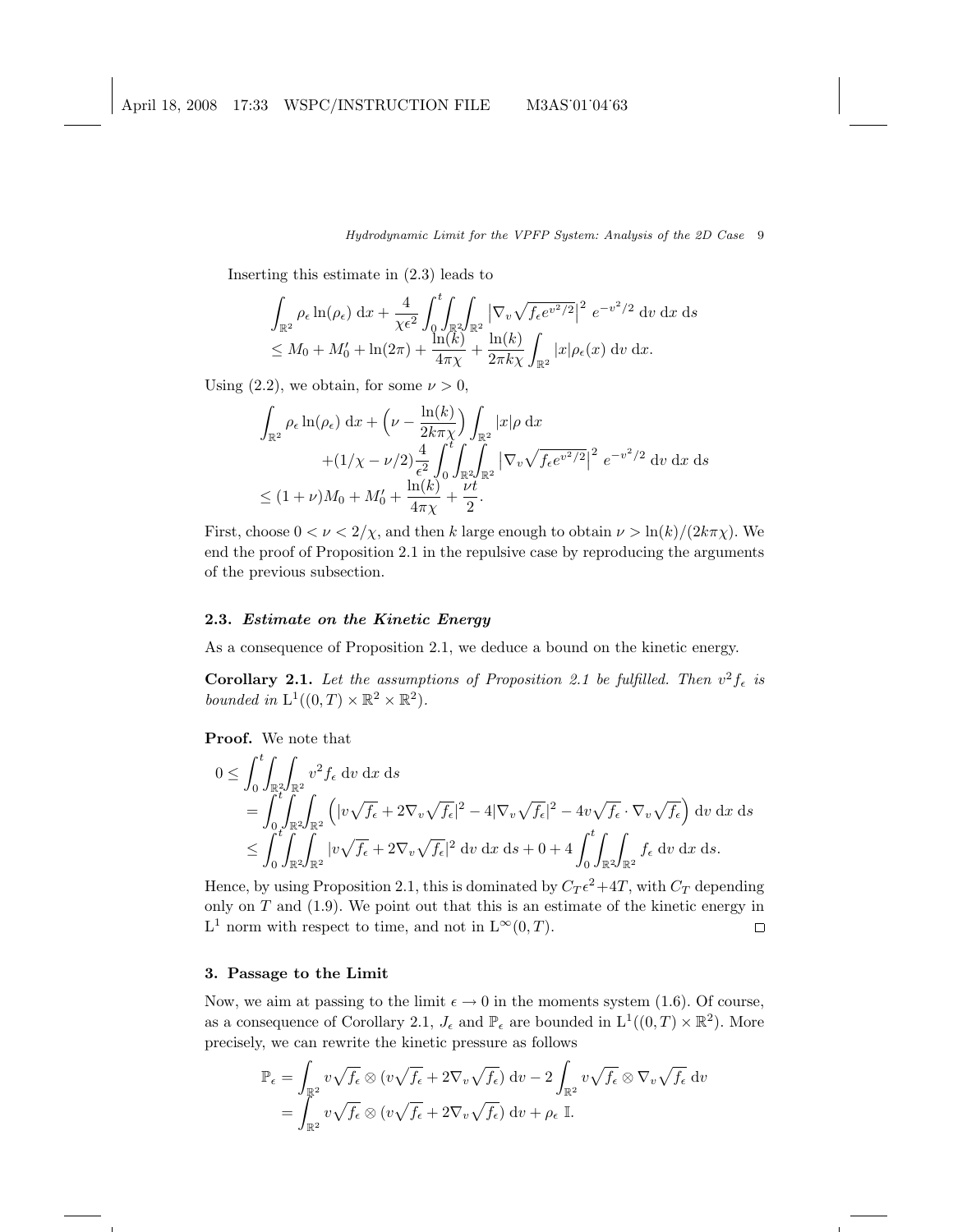Then, we remark that the  $L^1$  norm (with respect to time and space variables) of the first integral in the right hand side is dominated by

$$
\left(\int_0^t \int_{\mathbb{R}^2} \int_{\mathbb{R}^2} v^2 f_{\epsilon} \, \mathrm{d}v \, \mathrm{d}x \, \mathrm{d}s\right)^{1/2} \left(\frac{|v\sqrt{f_{\epsilon}} + 2\nabla_v \sqrt{f_{\epsilon}}|^2}{\epsilon^2} \, \mathrm{d}v \, \mathrm{d}x \, \mathrm{d}s\right)^{1/2} \times \epsilon.
$$

Therefore, according to Proposition 2.1 and Corollary 2.1, we have

$$
\mathbb{P}_{\epsilon} = \rho_{\epsilon} \mathbb{I} + \mathcal{O}_{L^{1}((0,T)\times\mathbb{R}^{2})}(\epsilon).
$$

The uniform bounds established on the macroscopic quantities allow us to consider converging subsequences

$$
\rho_{\epsilon} \rightharpoonup \rho, \qquad J_{\epsilon} \rightharpoonup J,
$$

the convergence being understood in the vague topology for bounded measures on  $(0, T) \times \mathbb{R}^2$ . (We will see that the convergence of the macroscopic density can be improved, and in particular that traces on the initial time make sense.) Letting  $\epsilon \rightarrow 0$  in (1.6) yields

$$
\begin{cases} \partial_t \rho + \nabla_x \cdot J = 0, \\ J + \chi \nabla_x \rho = -\lim_{\epsilon \to 0} \rho_\epsilon \nabla_x \Phi_\epsilon \end{cases}
$$

in the  $\mathcal{D}'((0,T)\times\mathbb{R}^2)$  sense. It remains to deal with the nonlinear term  $\rho_\epsilon\nabla_x\Phi_\epsilon$  and the Poisson relation.

To this end, we first improve the convergence property satisfied by the sequence of macroscopic densities.

**Lemma 3.1.** Possibly at the price of extracting subsequences,  $\rho_{\epsilon}$  converges to  $\rho$  in  $C^0([0,T]; L^1(\mathbb{R}^2) - weak)$ , which means that for any test function  $\varphi \in L^{\infty}(\mathbb{R}^2)$ , we have

$$
\lim_{\epsilon \to 0} \int_{\mathbb{R}^2} \rho_{\epsilon}(t, x) \varphi(x) dx = \int_{\mathbb{R}^2} \rho(t, x) \varphi(x) dx
$$

uniformly on  $[0, T]$ .

Note in particular that for any time t, the limit  $\rho(t)$  belongs to  $L^1(\mathbb{R}^2)$ , and thus concentration effects do not appear in the limit system. This fits completely with the results in  $13$  concerning the attractive case: concentrations do not occur when  $\chi > 1/(8\pi)$ . We also point out that with this statement the initial condition for the limit problem makes sense: we have

$$
\rho_{|t=0} = \lim_{\epsilon \to 0} \int_{\mathbb{R}^2} f_{\epsilon}^0 \mathrm{d}v \qquad \text{weakly in } \mathrm{L}^1(\mathbb{R}^2).
$$

We postpone the details of the proof to the Appendix.

In order to treat the nonlinear term, we need now to precise the meaning of the distribution  $\rho_\epsilon \nabla_x \Phi_\epsilon$ . According to an idea of Poupaud-Soler, <sup>28</sup> we exploit the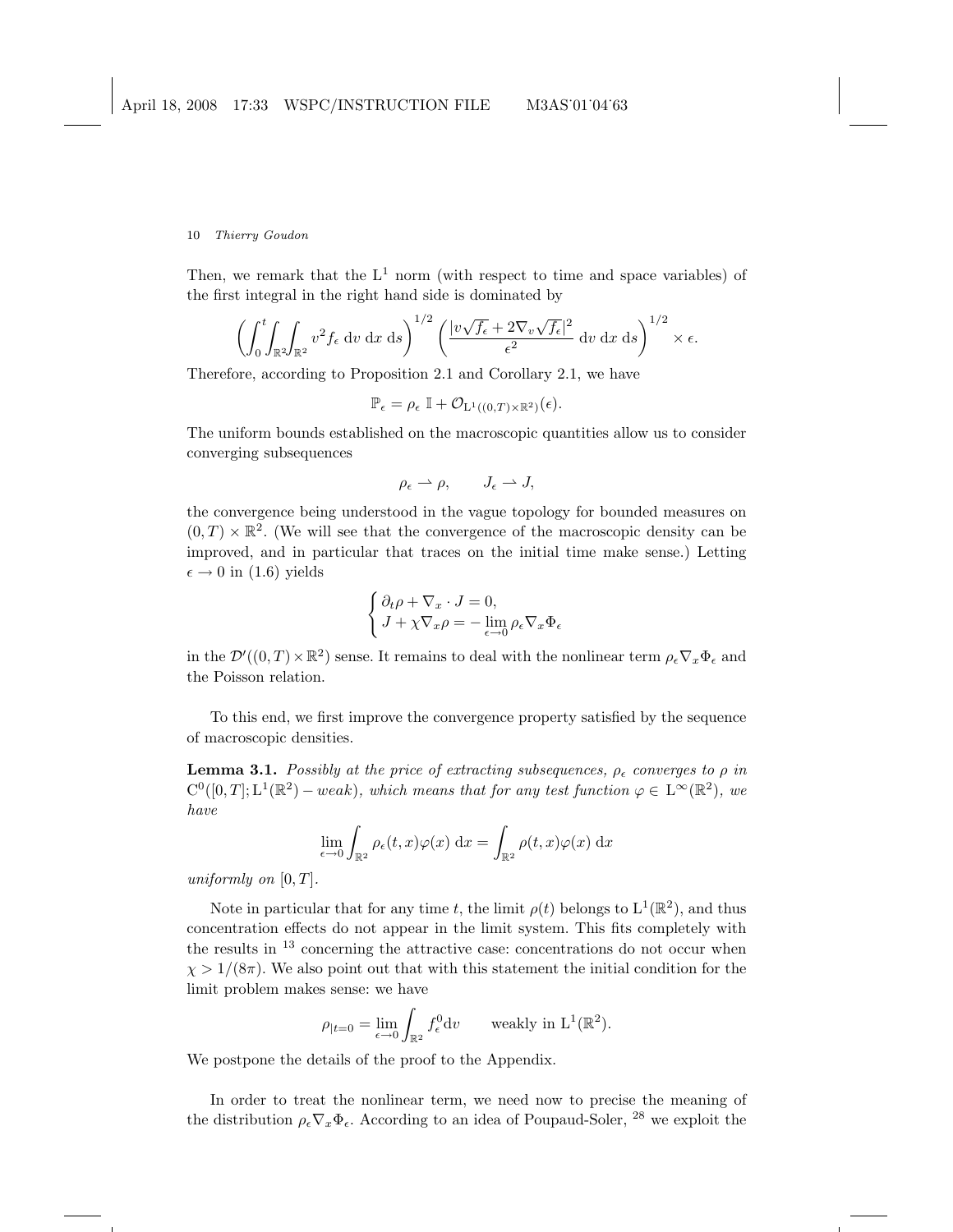symmetry properties of the Poisson kernel  $E$  and we write, for any test function  $\varphi \in (\mathrm{C}_c^\infty(\mathbb{R}^2))^2,$ 

$$
\langle \rho_{\epsilon} \nabla_x \Phi_{\epsilon}, \varphi \rangle = \frac{-\gamma}{2\pi} \int_{\mathbb{R}^2} \int_{\mathbb{R}^2} \rho_{\epsilon}(t, x) \rho_{\epsilon}(t, y) \frac{x - y}{|x - y|^2} \cdot \varphi(x) dy dx
$$
  
= 
$$
\frac{-\gamma}{4\pi} \int_{\mathbb{R}^2} \int_{\mathbb{R}^2} \rho_{\epsilon}(t, x) \rho_{\epsilon}(t, y) \frac{x - y}{|x - y|^2} \cdot (\varphi(x) - \varphi(y)) dy dx.
$$

This idea is reminiscient to the study of weak solutions of the two-dimensional Euler equations by Schochet<sup>32</sup>. It also appears as the basis of the notion of solutions introduced recently by Poupaud<sup>27</sup>. It has been used successfully by Nieto-Poupaud- $Soler<sup>30</sup>$  and Goudon-Nieto-Poupaud-Soler<sup>17</sup> when performing the high-field limit from the VPFP. (This kind of idea also has also been used to define notion of weak solutions for the Boltzmann equation without cut-off, see e.g.  $^{16}$ .) Then, we realize that the function

$$
\mathbb{R}^2 \times \mathbb{R}^2 \longrightarrow \mathbb{R}^2
$$
  
(x, y) 
$$
\longmapsto \frac{x - y}{|x - y|^2} \cdot (\varphi(x) - \varphi(y))
$$

belongs to  $L^{\infty}(\mathbb{R}^2 \times \mathbb{R}^2)$  (it is bounded by  $\|\nabla \varphi\|_{L^{\infty}}$  and not well-defined on the diagonal  $\{(x, x), x \in \mathbb{R}^2\}$  which is a negligeable set of  $\mathbb{R}^2 \times \mathbb{R}^2$ . Therefore, by using the convergence stated in Lemma 3.1, we readily obtain

$$
\lim_{\epsilon \to 0} \langle \rho_{\epsilon} \nabla_x \Phi_{\epsilon}, \varphi \rangle = \frac{-\gamma}{4\pi} \int_{\mathbb{R}^2} \int_{\mathbb{R}^2} \rho(t, x) \rho(t, y) \frac{x - y}{|x - y|^2} \cdot (\varphi(x) - \varphi(y)) dy dx,
$$

for any time  $t \in [0, T]$ . We conclude that  $\rho$  is a solution of (1.7-1.8) in the sense that

$$
\begin{cases} \frac{\mathrm{d}}{\mathrm{d}t} \int_{\mathbb{R}^2} \rho(t,x)\varphi(x) \, \mathrm{d}x = \chi \int_{\mathbb{R}^2} \rho(t,x)\Delta\varphi(x) \, \mathrm{d}x \\ \qquad + \frac{\gamma}{4\pi} \int_{\mathbb{R}^2} \int_{\mathbb{R}^2} \rho(t,x)\rho(t,y) \, \frac{x-y}{|x-y|^2} \cdot (\nabla\varphi(x) - \nabla\varphi(y)) \, \mathrm{d}y \, \mathrm{d}x, \qquad (3.1) \\ \int_{\mathbb{R}^2} \rho(t,x)\varphi(x) \, \mathrm{d}x \Big|_{t=0} = \lim_{\epsilon \to 0} \int_{\mathbb{R}^2} \int_{\mathbb{R}^2} f_{\epsilon}^0(x)\varphi(x) \, \mathrm{d}v \, \mathrm{d}x. \end{cases}
$$

holds in  $\mathcal{D}'([0, +\infty))$  for any test function  $\varphi \in C_c^{\infty}(\mathbb{R}^2)$  ( $\varphi$  being of class  $C^2$  would be enough...).

Let us end with the following consequence of our analysis, which provides some information on the behavior of the microscopic density.

Corollary 3.1. Under the assumptions of Theorem 1.1, the corresponding subsequence  $f_{\epsilon}$  converges to  $\rho(t,x) \frac{1}{2\pi} e^{-v^2/2}$  in the following sense: for any test function  $\varphi \in L^{\infty}(\mathbb{R}^N)$ , we have

$$
\lim_{\epsilon \to 0} \int_0^T \int_{\mathbb{R}^2} \left| \int_{\mathbb{R}^2} f_{\epsilon}(t, x, v) \varphi(x) \, dx - \int_{\mathbb{R}^2} \rho(t, x) \frac{e^{-v^2/2}}{2\pi} \varphi(x) \, dx \right| dv \, dt = 0.
$$

Note that this statement does not give a convergence pointwise with respect to time, but only in average.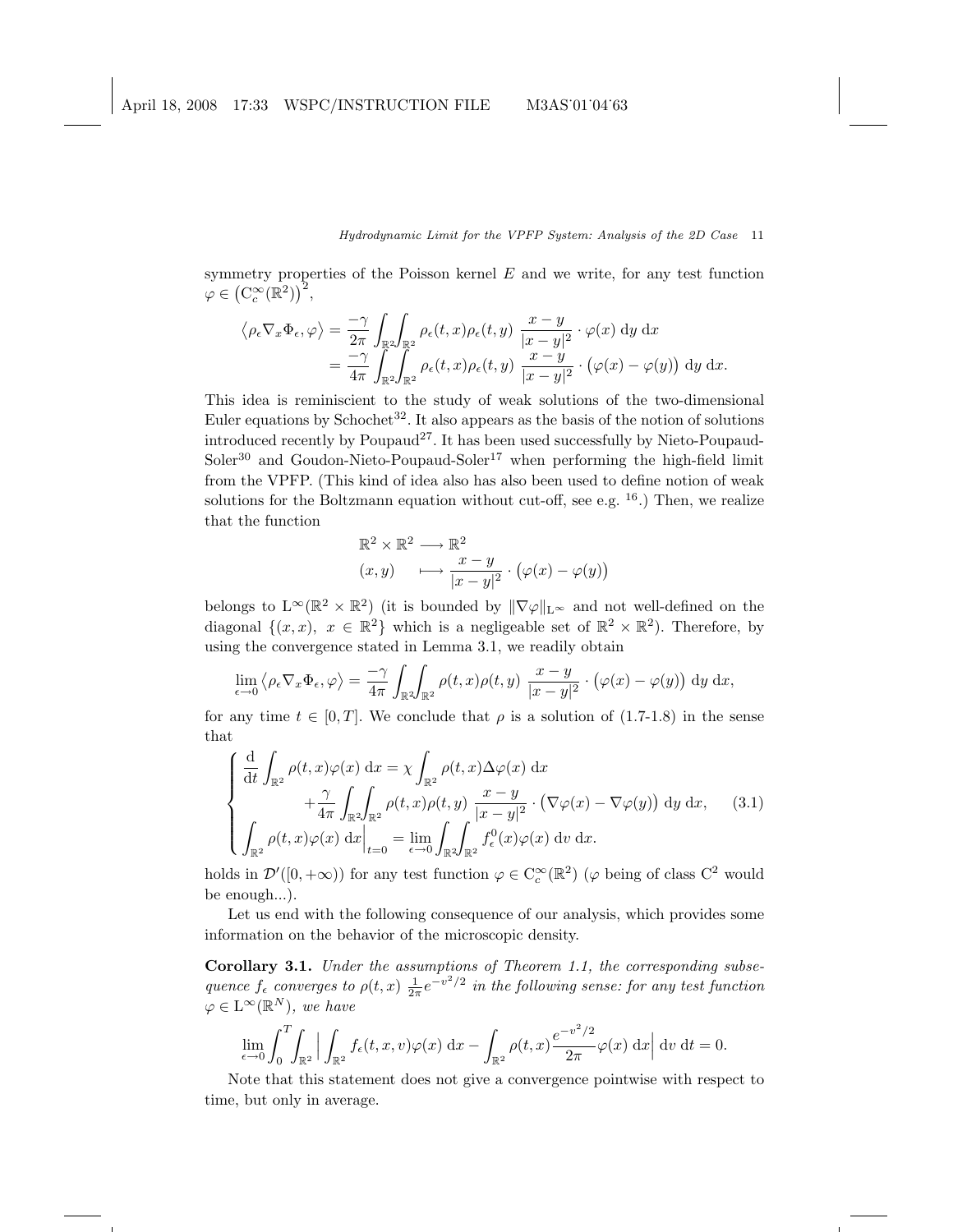**Proof.** Let us denote  $M(v) = \frac{1}{2\pi}e^{-v^2/2}$  At first, we expand

$$
f_{\epsilon}(t,x,v) - \rho(t,x)M(v) = (f_{\epsilon}(t,x,v) - \rho_{\epsilon}(t,x)M(v)) + (\rho_{\epsilon} - \rho)(t,x)M(v),
$$

where we already know that  $\rho_{\epsilon} - \rho$  tends to 0, in  $C^{0}([0, T]; L^{1}(\mathbb{R}^{2}) - weak)$ . Hence, it remains to study the difference  $f_{\epsilon}(t, x, v) - \rho_{\epsilon}(t, x) M(v)$ . Second, we use the logarithmic Sobolev inequality, see e.g.  $21$  (Th. 8.14, p. 223), which yields

$$
0 \leq \int_{\mathbb{R}^2} \left\{ \frac{f_{\epsilon}}{\rho_{\epsilon} M} \ln \left( \frac{f_{\epsilon}}{\rho_{\epsilon} M} \right) - \frac{f_{\epsilon}}{\rho_{\epsilon} M} + 1 \right\} \rho_{\epsilon} M \, dv = \int_{\mathbb{R}^2} f_{\epsilon} \ln \left( \frac{f_{\epsilon}}{\rho_{\epsilon} M} \right) dv
$$
  

$$
\leq 2 \int_{\mathbb{R}^2} \left| \nabla_v \sqrt{f_{\epsilon} e^{v^2/2}} \right|^2 e^{-v^2/2} dv.
$$

By Proposition 2.1-ii), after integration with respect to time and space, this quantity is dominated by  $C_T$   $\epsilon^2$ . Eventually, we conclude by using the Csiszar-Kullback-Pinsker inequality  $^{10}$ ,  $^{29}$ , which implies that

$$
\left(\int_{\mathbb{R}^2} \int_{\mathbb{R}^2} |f_{\epsilon} - \rho_{\epsilon} M| \, \mathrm{d}v \, \mathrm{d}x\right)^2 \le 4 \int_{\mathbb{R}^2} f_{\epsilon} \ln\left(\frac{f_{\epsilon}}{\rho_{\epsilon} M}\right) \, \mathrm{d}v \, \mathrm{d}x. \qquad \qquad \Box
$$

Remark 3.1. It remains an interesting and open issue to investigate the asymptotic problem when concentrations occur. A nice framework to define solutions in such a case, with stability properties, has been introduced by Poupaud<sup>27</sup> (see also Senba-Suzuki<sup>33</sup>) and one may wonder if the sequence  $\rho_{\epsilon}$  converges to a solution defined in such a sense.

### Appendix A. Proof of Lemma 3.1

Lemma 3.1 follows from the following general statement.

**Lemma Appendix A.1.** Let  $n_{\epsilon}$  :  $(0,T) \times \mathbb{R}^N \rightarrow \mathbb{R}$  such that  $\sup_{\epsilon>0, 0\leq t\leq T} \|n_{\epsilon}(t)\|_{L^{1}(\mathbb{R}^{N})} \leq M < \infty$ . We suppose also that there exists a weakly compact set K in  $L^1(\mathbb{R}^N)$  such that for a.a.  $t \in (0,T)$ ,  $n_{\epsilon}(t)$  belongs to K. Furthermore, suppose that

$$
\partial_t n_{\epsilon} = \sum_{|\alpha| \leq k} \partial_x^{\alpha} g_{\epsilon}^{(\alpha)},
$$

where, for any compact set  $K \subset \mathbb{R}^N$ ,

$$
\sup_{\epsilon>0} \left\{ \int_E \int_K |g_{\epsilon}^{(\alpha)}| \, \mathrm{d}x \, \mathrm{d}t \right\} \longrightarrow 0 \qquad \text{as } |E| \to 0.
$$

Then, the sequence  $n_{\epsilon}$  is compact in  $C^0([0,T]; L^1(\mathbb{R}^N) - weak)$ .

In view of (1.6), we justify Lemma 3.1 by applying this result with  $n_{\epsilon} = \rho_{\epsilon}$ ,  $k = 1$  and  $g_{\epsilon}$  given by the components of  $J_{\epsilon}$ . Indeed, on the one hand, Proposition 2.1-i) garantees that  $\{n_{\epsilon}(t), 0 \leq t \leq T, \epsilon > 0\}$  belongs to a weakly compact set of  $L^1(\mathbb{R}^N)$ , as a standard consequence of the Dunford-Pettis theorem, see e.g. <sup>14</sup>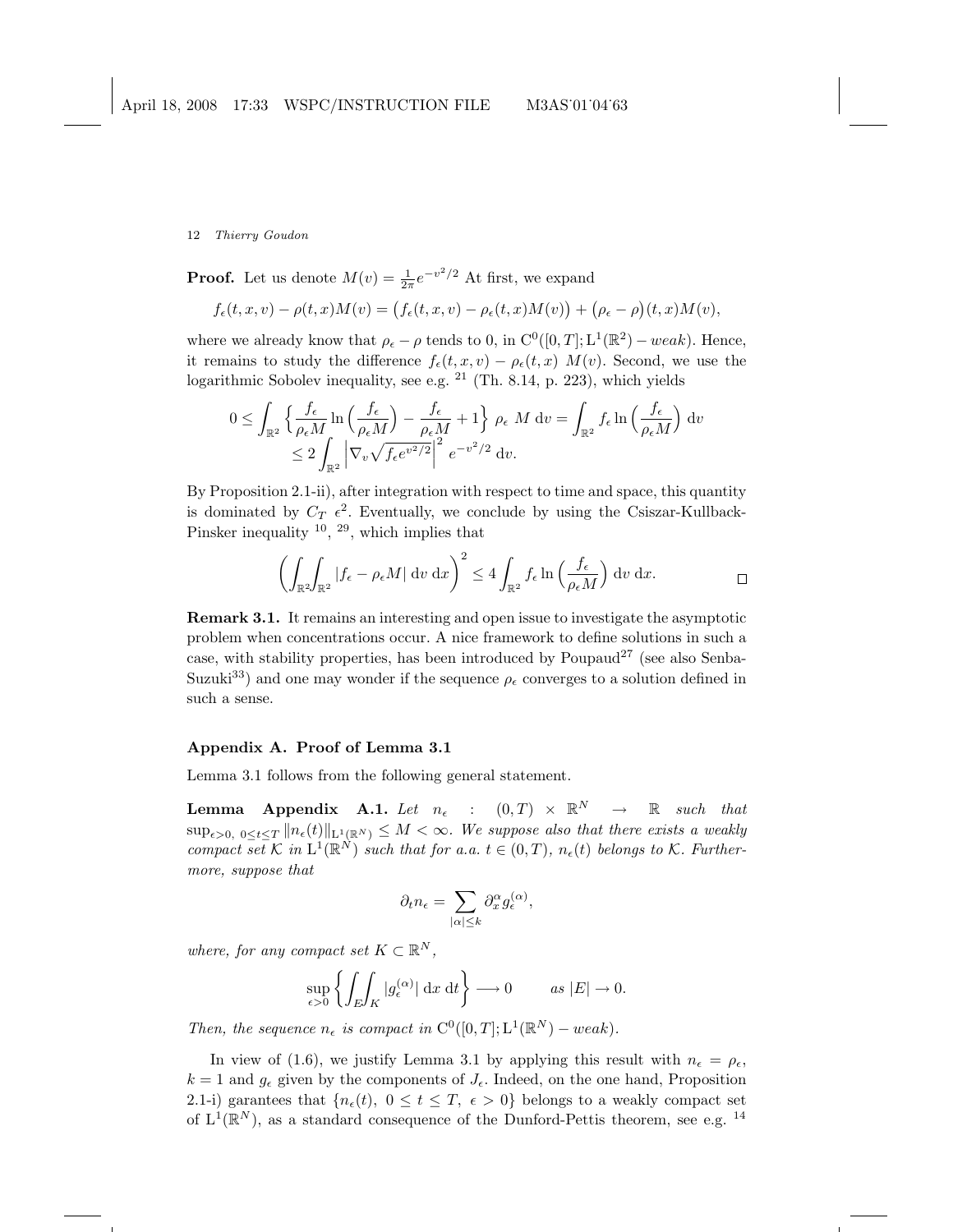(Th. 4.21.2, p. 274). On the other hand, we are able to prove the following property, which strengthens the estimate on  $J_{\epsilon}$ .

Lemma Appendix A.2. Let the assumptions of Proposition 2.1 be fulfilled. Then, we have

$$
\sup_{\epsilon>0}\left\{\int_E\!\!\int_{\mathbb{R}^2}|J_{\epsilon}|\,\mathrm{d}x\,\mathrm{d}t\right\}\longrightarrow 0\qquad\text{as }|E|\to 0.
$$

Proof. This is an immediate consequence of Proposition 2.1 and Corollary 2.1 since the Cauchy-Schwarz inequality yields, for any measurable set  $E \subset (0, T)$ ,

$$
\int_{E} \int_{\mathbb{R}^2} |J_{\epsilon}| \, dx \, dt = \int_{E} \int_{\mathbb{R}^2} \left| \frac{1}{\epsilon} \int_{\mathbb{R}^2} (v \sqrt{f_{\epsilon}} + 2 \nabla_v \sqrt{f_{\epsilon}}) \sqrt{f_{\epsilon}} dv \right| \, dx \, dt
$$
\n
$$
\leq \left( \int_{E} \int_{\mathbb{R}^2} \int_{\mathbb{R}^2} \frac{|v \sqrt{f_{\epsilon}} + 2 \nabla_v \sqrt{f_{\epsilon}}|^2}{\epsilon^2} f_{\epsilon} \, dv \, dx \, dt \right)^{1/2} \left( \int_{E} \int_{\mathbb{R}^2} \int_{\mathbb{R}^2} f_{\epsilon} \, dv \, dx \, dt \right)^{1/2}
$$
\n
$$
\leq C_T |E|^{1/2},
$$

where the constant  $C_T$  depends only on T and (1.9).

$$
\qquad \qquad \Box
$$

**Proof of Lemma Appendix A.1.** Let  $\varphi \in C_c^{\infty}(\mathbb{R}^N)$ . Clearly, we have

$$
\sup_{\epsilon>0, 0\le t\le T} \left| \int_{\mathbb{R}^N} n_{\epsilon}(t, x)\varphi(x) \, \mathrm{d}x \right| \le M \|\varphi\|_{\mathcal{L}^{\infty}(\mathbb{R}^N)} < \infty. \tag{A.1}
$$

Furthermore, we have

$$
\left| \int_{\mathbb{R}^N} n_{\epsilon}(t+h,x) \varphi(x) dx - \int_{\mathbb{R}^N} n_{\epsilon}(t,x) \varphi(x) dx \right|
$$
  

$$
\leq \sum_{|\alpha| \leq k} ||\partial^{\alpha} \varphi||_{\mathcal{L}^{\infty}(\mathbb{R}^N)} \left| \int_t^{t+h} \int_{\text{supp}(\varphi)} |g_{\epsilon}^{(\alpha)}| dx ds \right|,
$$

which proves that the family

$$
\left\{ \int_{\mathbb{R}^N} n_{\epsilon}(t,x) \varphi(x) \, \mathrm{d}x, \ \epsilon > 0 \right\}
$$

is equicontinuous on [0, T]. Therefore, for a given test function  $\varphi$ , the family is compact in  $C^0([0,T])$ , as a direct consequence of the Arzela-Ascoli theorem.

By density and using (A.1), the compactness property extends to any test function  $\varphi$  in  $C_c^0(\mathbb{R}^N)$ . Since  $C_c^0(\mathbb{R}^N)$  is separable, by using a diagonal argument, we can extract a subsequence such that

$$
\int_{\mathbb{R}^N} \varphi(x) n_{\epsilon_\ell}(t, x) \, \mathrm{d}x \longrightarrow \int_{\mathbb{R}^N} \varphi(x) n(t, x) \, \mathrm{d}x \qquad \text{as } \ell \to \infty \tag{A.2}
$$

in  $C^0([0,T])$ , for any test function  $\varphi$  in D, a demombrable dense subset of  $C_c^0(\mathbb{R}^N)$ . (Note that for the time being, the limit  $n$  can only be considered as a family of measures on  $\mathbb{R}^N$ , parametrized by  $t \in [0, T]$ ; we do not know if it is absolutely continuous with respect to the Lebesgue measure.) Coming back to (A.1) and by density, we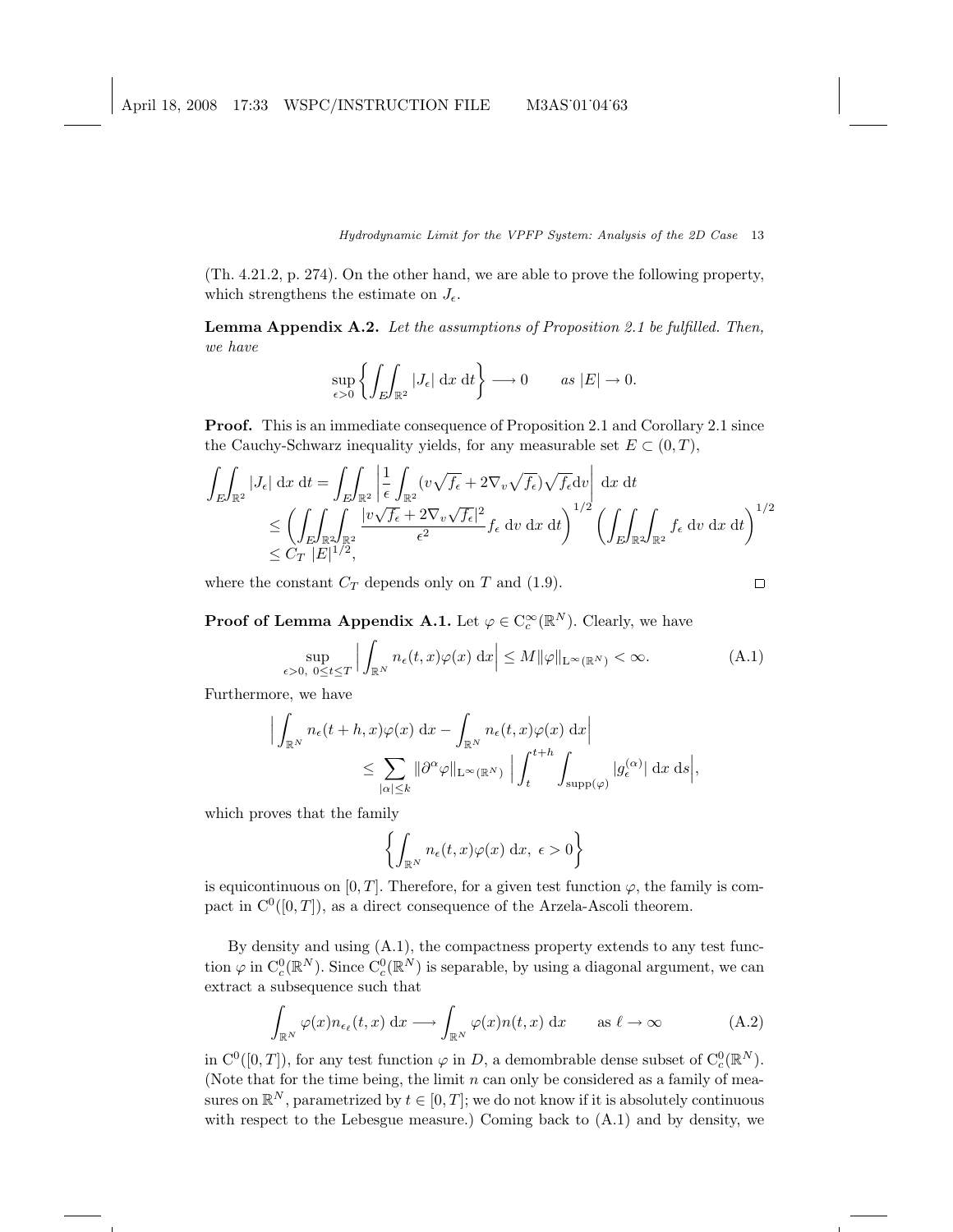realize that the convergence (A.2) applies to any test function  $\varphi \in C_c^0(\mathbb{R}^N)$ .

Now we use the fact that  $n_{\epsilon}$  enjoys better integrability property than the sole  $L^1(\mathbb{R}^N)$  bound. Indeed,  $\{n_{\epsilon}(t, \cdot), \epsilon > 0, t \in [0,T]\} \subset \mathcal{K}$ , a weakly compact set of  $L^1(\mathbb{R}^N)$ . Consequently, the Dunford-Pettis theorem implies that

$$
\sup_{\epsilon>0, 0\leq t\leq T}\left\{\int_{|x|\leq R, x\in E}|n(t,x)| dx\right\}\longrightarrow 0 \quad \text{as } |E|\to 0,
$$

holds for any given  $0 < R < \infty$ , and

$$
\sup_{\epsilon>0, 0\leq t\leq T}\left\{\int_{|x|\geq R}|n(t,x)|\,\mathrm{d}x\right\}\longrightarrow 0\qquad\text{as }R\to\infty.
$$

Then, let  $\phi \in L^{\infty}(\mathbb{R}^N)$ . It can be approached pointwise by a sequence of test functions  $\varphi_m \in C_c^0(\mathbb{R}^N)$  (with  $\|\varphi_m\|_{L^{\infty}(\mathbb{R}^N)} \leq \|\phi\|_{L^{\infty}(\mathbb{R}^N)}$ ). By applying the Egoroff theorem, see e.g. <sup>21</sup> (Th. 1.16, p. 31), for any  $0 < R < \infty$ , we can find a measurable set  $E \subset B(0, R)$  with arbitrarily small measure such that  $\varphi_m$  converges to  $\varphi$ uniformly on  ${\mathsf C}_{B(0,R)}(E)$ . Hence, we split

$$
\left| \int_{\mathbb{R}^N} n_{\epsilon}(t,x) \left( \phi(x) - \varphi_m(x) \right) dx \right|
$$
  
\n
$$
\leq 2 \|\phi\|_{\mathcal{L}^{\infty}(\mathbb{R}^N)} \int_{|x| \geq R} |n_{\epsilon}(t,x)| dx
$$
  
\n
$$
+ 2 \|\phi\|_{\mathcal{L}^{\infty}(\mathbb{R}^N)} \int_{|x| \leq R, x \in E} |n_{\epsilon}(t,x)| dx
$$
  
\n
$$
+ \|\phi - \varphi_m\|_{\mathcal{L}^{\infty}(\mathbb{G}_{B(0,R)}(E))} \int_{\mathbb{R}^N} |n_{\epsilon}(t,x)| dx.
$$

It follows that

$$
\sup_{\epsilon>0, 0\leq t\leq T}\left\{\int_{\mathbb{R}^N}n_{\epsilon}(t,x)\,\left(\phi(x)-\varphi_m(x)\right)\,\mathrm{d}x\right\}\longrightarrow 0
$$

as  $m \to \infty$ . We deduce that  $n(t) \in L^1(\mathbb{R}^N)$  and that  $(A.2)$  can be extended to any test function  $\phi \in L^{\infty}(\mathbb{R}^N)$ .

### Appendix B. Dimension Analysis

A few words deserve to be said about the scaling of the equations and the physical meaning of the parameters  $\epsilon$ ,  $\chi$ . The scaling discussion is made on the most physical case of the three space dimension; restrictions to the 2D framework can be made by standard arguments.

### B.1. Electrostatic case

Let us write the equation in physical variables. The problem involve the following physical (positive) quantities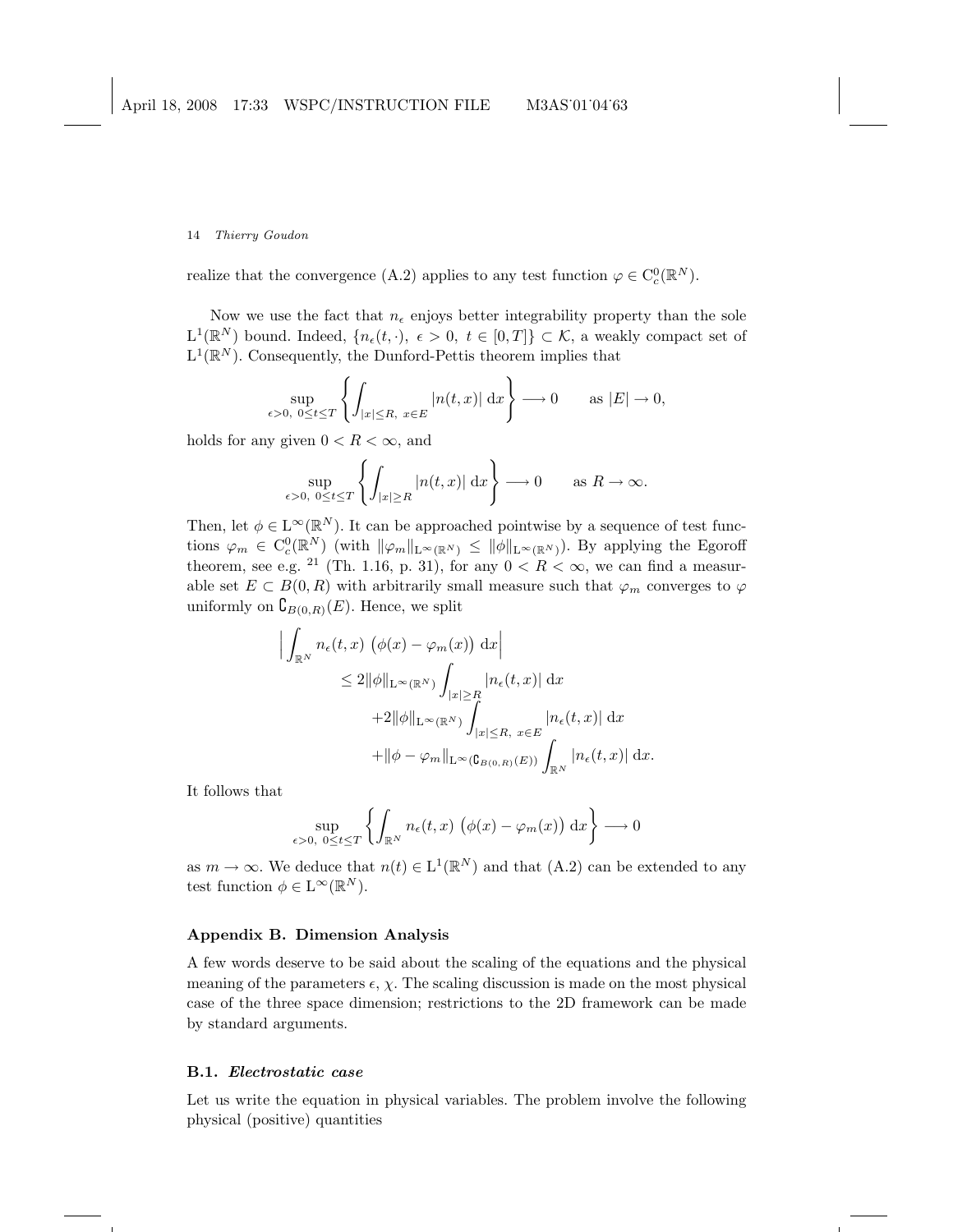$-\varepsilon_0$ , the vacuum permittivity,

- q, the elementary charge of the electrons,

 $-m_e$  the mass of the electrons,

 $-\tau_e$ , the relaxation time characteristic of the interactions of the particles with the thermal bath,

 $-k_B$ , the Boltzmann constant,

 $-T_{th}$ , the temperature of the thermal bath.

The unknown  $f(t, x, v)$  is the electron density in a plasma, which means that  $\int_{\Omega} \int_{\mathcal{V}} f \mathrm{d} v \mathrm{d} v$  gives the number of electrons occupying at time t the domain  $\Omega \times \mathcal{V}$ of the phase space  $\mathbb{R}^3 \times \mathbb{R}^3$ . The electrons are submitted to the force  $-\frac{q}{m} \nabla_x \Phi$ . Therefore, we get

$$
\partial_t f + v \cdot \nabla_x f - \frac{q}{m} \nabla_x \Phi \cdot \nabla_v f = \frac{1}{\tau} \nabla_v \cdot \left( v f + \frac{k_B T_{th}}{m_e} \nabla_v f \right),
$$

while the Poisson relation reads

$$
-\Delta \Phi = \frac{q}{\varepsilon_0} \int f \mathrm{d}v.
$$

Let us introduce time, length and velocity units denoted by T, L, V, respectively. Then, we define dimensionless variables and unknowns by the following relations

$$
\begin{cases}\nt = T \ t', & x = L \ x', \quad v = V \ v', \\
f(t, x, v) = \frac{\mathcal{N}}{L^3 V^3} \ f'(t/T, x/L, v/V), & \Phi(t, x, v) = \mathcal{U} \ \Phi'(t/T, x/L)\n\end{cases}
$$

where  $U$  stands for a typical value of the potential, and  $N$  stands for a typical value for the number of electrons within the plasma. (Hence, the primmed quantities are dimensionless and order one.) Writting the equations in dimensionless form, we obtain, dropping the primes,

$$
\begin{cases} \partial_t f + \frac{V \mathbf{T}}{\mathbf{L}} \ v \cdot \nabla_x f - \frac{qU \mathbf{T}}{m \mathbf{L} V} \ \nabla_x \Phi \cdot \nabla_v f = \frac{\mathbf{T}}{\tau} \ \nabla_v \cdot \left( v f + \frac{k_B T_{th}}{m V^2} \ \nabla_v f \right), \\ \\ - \frac{\varepsilon_0 U}{q N \mathbf{L}^{-3} \mathbf{L}^2} \ \Delta \Phi = \int f \, \mathrm{d} v. \end{cases}
$$

Five dimensionless parameters appear in the system. We recover (1.1) when setting

$$
\frac{\varepsilon_0 \mathcal{U} \mathcal{L}}{q\mathcal{N}} = 1, \qquad \mathcal{V} = \sqrt{\frac{k_B T_{th}}{m}}, \qquad \frac{\mathcal{T}}{\tau} = \frac{1}{\chi \epsilon^2} \gg 1,
$$
  

$$
\frac{\mathcal{V}\mathcal{T}}{\mathcal{L}} = \frac{1}{\epsilon}, \qquad \frac{q\mathcal{U}\mathcal{T}}{m\mathcal{L}} = \frac{1}{\chi \epsilon}.
$$

Note that the velocity unit coincides with the thermal velocity  $\sqrt{\frac{k_B T_{th}}{m_e}}$ .

The plasma is characterized by the mean free path  $\ell = \sqrt{\frac{k_B T_{th}}{m_e}} \tau$  and the Debye length  $\Lambda = \sqrt{\frac{\epsilon_0 k_B T_{th} L^3}{q^2 \mathcal{N}}}$ . Hence, it turns out that in our analysis the mean free path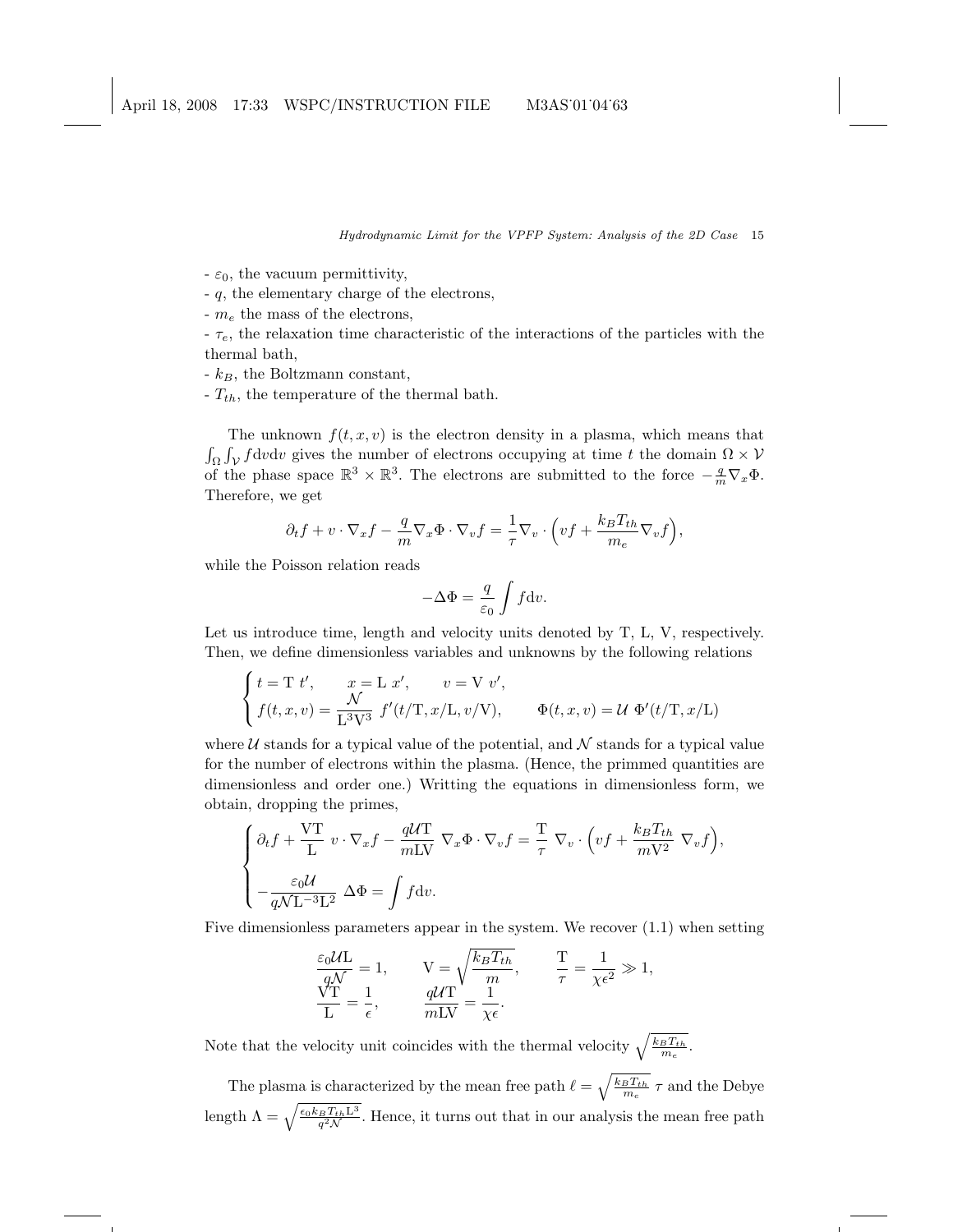is small compared to both the length of observation and the Debye length. The meaning of  $\chi$  also becomes clear. Indeed, we get

$$
\frac{\ell}{L} = \frac{\tau}{\epsilon T} = \chi \epsilon \ll 1, \qquad \frac{\Lambda}{L} = \sqrt{\frac{k_B T_{th}}{qU}} = \sqrt{\chi}, \qquad \frac{\ell}{\Lambda} = \sqrt{\chi} \epsilon \ll 1.
$$

Note that these relations imply that  $\mathcal{N}L^{-3}\tau \ll \varepsilon_0 m_e/q^2$  where the value of this universal constant is  $3.1 \, 10^{-4} \, \text{s}^2 \, \text{m}^{-3}$ .

Eventually, we restrict to the 2D framework by considering solutions of the form  $f(t, x, v) = \tilde{f}(t, x_1, x_2, v_1, v_2) \frac{e^{-v_3^2/2}}{\sqrt{2\pi}}.$ 

### B.2. The gravitational case

The problem involve the following physical (positive) quantities

- $-\mathcal{G}$ , the gravitational constant,
- m the mass of a particle,
- $\tau$ , the relaxation time due to collisions of the particles with the thermal bath,
- $-k_B$ , the Boltzmann constant,
- $-T_{th}$ , the temperature of the thermal bath.

We have

$$
\partial_t f + v \cdot \nabla_x f - \frac{1}{m} \nabla_x \Phi \cdot \nabla_v f = -\frac{1}{\tau} \nabla_v \cdot \left( v f + \frac{k_B T_{th}}{m} \nabla_v f \right),
$$

and the Poisson relation reads

$$
\Delta \Phi = m^2 \mathcal{G} \int f \mathrm{d}v.
$$

Therefore, we are led to

$$
\frac{\mathcal{U}}{m^2 \mathcal{G}} = \frac{\mathcal{N}}{L}, \qquad V = \sqrt{\frac{k_B T_{th}}{m}}, \qquad \frac{T}{\tau} = \frac{1}{\chi \epsilon^2}, \qquad \frac{TV}{L} = \frac{1}{\epsilon}, \qquad \frac{\mathcal{U}T}{mVL} = \frac{1}{\chi \epsilon}.
$$

We recover that  $\chi$  is the ratio  $k_B T_{th}/U$  and we are dealing with a small mean free path asymptotics.

## References

- 1. Alt W., Othmer H., Dunbar S., Models of dispersal in biological systems, J. Math. Biol. 26 (1988) 263–298.
- 2. Beckner W., Sharp Sobolev inequalities on the sphere and the Moser-Trudinger inequality, Ann. of Math. 138 (1993), no. 1, 213–242.
- 3. Bouchut F., Existence and uniqueness of a global smooth solution for the Vlasov-Poisson-Fokker-Planck system in three dimensions, J. Funct. Anal. 111 (1993), no. 1, 239–258.
- 4. Bouchut F., Smoothing effect for the non-linear Vlasov-Poisson-Fokker-Planck system, J. Differential Equations 122 (1995), no. 2, 225–238.
- 5. Carlen E., Loss M, Competing symmetries, the logarithmic HLS inequality and Onofri's inequality on  $S<sup>n</sup>$ , Geom. Funct. 2 (1992), no. 1, 90-104.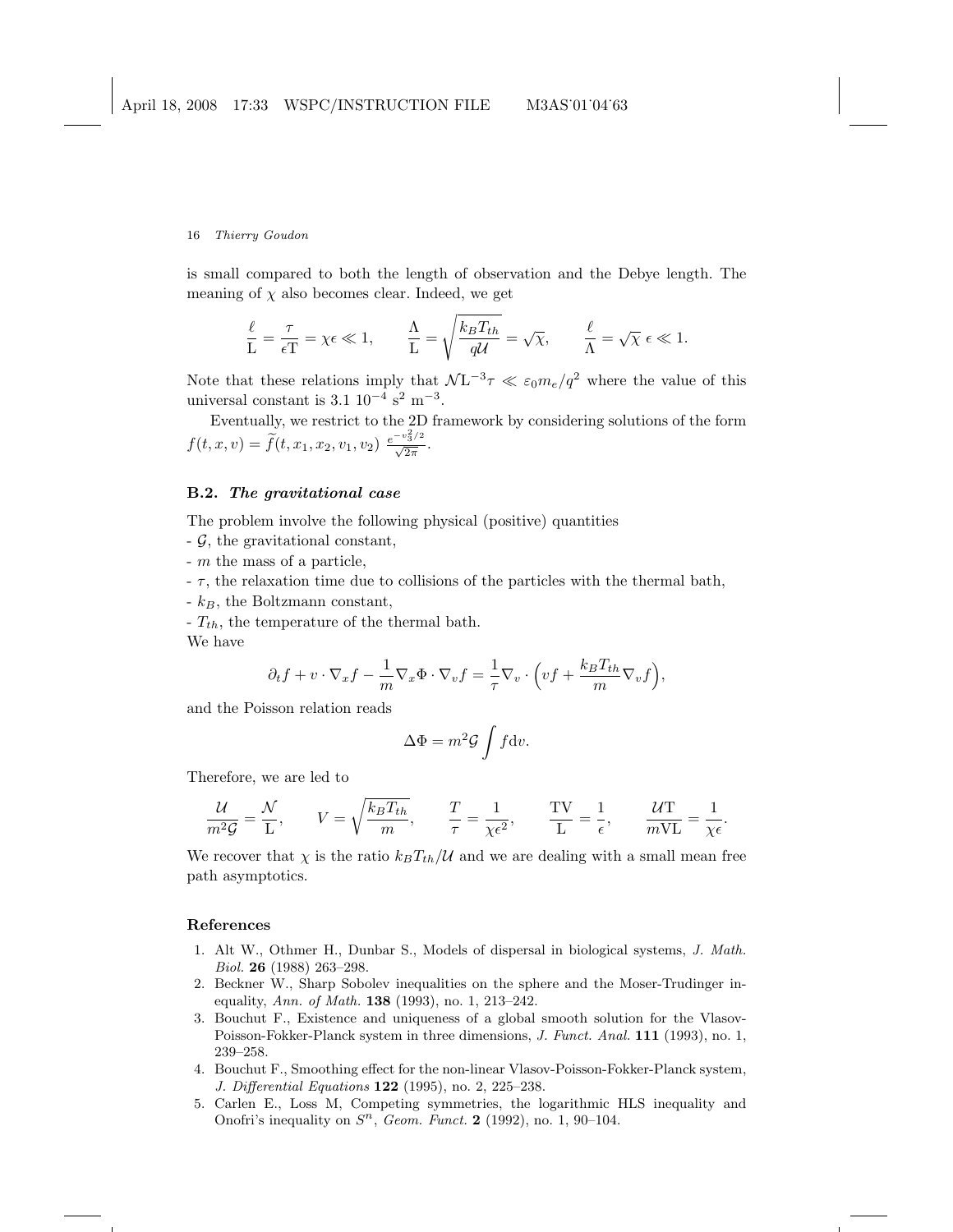- 6. Carrillo J. A., Soler J., On the initial value problem for the Vlasov-Poisson-Fokker-Planck system with initial data in  $L^p$  spaces, Math. Methods Appl. Sci. 18 (1995), no. 10, 825–839.
- 7. Chalub F., Markowich P., Perthame B., Schmeiser C., Kinetic models for chemotaxis and their drift-diffusion limits, Monatsh. Math. 142 (2004) 123–141.
- 8. Chandrasekhar S., Stochastic problems in physics and astronomy, Rev. Mod. Phys. 15 (1943), 1–89.
- 9. Chavanis P.-H., Sommeria J., Robert R., Statistical mechanics of two-dimensional vortices and collisionless stellar systems, The Astrophysical J. 471 (1996), 385–399.
- 10. Csiszar I., Information-type measures of difference of probability distributions and indirect observations, Studia Sci. Math. Hungar. 2 (1967) 299–318.
- 11. Degond P., Global existence of smooth solutions for the Vlasov-Fokker-Planck equation in 1 and 2 space dimensions, Ann. Sci. Ecole Norm. Sup.  $19$  (1986), no. 4, 519–542.
- 12. Dolbeault J., Monokinetic charged particle beams: qualitative behavior of the solutions of the Cauchy problem and 2d time-periodic solutions of the Vlasov-Poisson system, Comm. Partial Differential Equations 25 (2000), no. 9-10, 1567–1647.
- 13. Dolbeault J., Perthame B., Optimal critical mass in the two dimensional Keller-Segel model, Preprint.
- 14. Edwards R. E., Functional analysis, theory and applications, Corrected reprint of the 1965 original (Dover Publications, Inc., New York, 1995).
- 15. Gajewski H., Zacharias K., Global behaviour of a reaction-diffusion system modelling chemotaxis, Math. Nachr. 195 (1998) 77–114.
- 16. Goudon T., On Boltzmann equations and Fokker-Planck asymptotics: influence of grazing collisions, J. Statist. Phys. 89 (1997), no. 3-4, 751–776
- 17. Goudon T., Nieto J., Poupaud F., Soler J., Multidimensional high-field limit of the electrostatic Vlasov-Poisson-Fokker-Planck system, to appear in J. Differential Eq.
- 18. Herrero M., Velazquez J.-L., Singularity patterns in a chemotaxis model, Math. Ann. 306 (1996) 583–623.
- 19. Jäger W., Luckhaus S., On explosions of solutions to a system of partial differential equations modelling chemotaxis, Trans. Amer. Math. Soc. 329 (1992), no. 2, 819–824.
- 20. Keller E., Segel L., Initiation of slime mold aggregation viewed as an instability, J. Theor. Biol. 26 (1970) 399–415.
- 21. Lieb E., Loss M., Analysis, Graduate Studies in Math., vol. 14, 2nd edition (AMS, Providence, 2001).
- 22. Neunzert H., Pulvirenti M., Triolo L., On the Vlasov-Fokker-Planck equation, Math. Methods Appl. Sci. 6 (1984), no. 4, 527–538.
- 23. Nieto, J., Hydrodynamical limit for a drift-diffusion system modeling large-population dynamics, J. Math. Anal. Appl. 291 (2004), no. 2, 716–726.
- 24. O'Dwyer B., Victory H. D. Jr., On classical solutions of Vlasov-Poisson Fokker-Planck systems, Indiana Univ. Math. J. 39 (1990), no. 1, 105–156.
- 25. Perthame, B., Smoluchowski approximation in Ornstein-Uhlenbeck theory, in Applications of multiple scaling in mechanics, Rech. Math. Appl., vol. 4 (Masson, 1987), pp. 275–301.
- 26. Perthame B., PDE models for chemotactic movements; paraoblic, hyperbolic and kinetic, Ecole d'été du GDR GRIP (GDR CNRS 2250), Dourdan, France, July 2004.
- 27. Poupaud F., Diagonal defect measures, adhesion dynamics and Euler equation, Methods Appl. Anal. 9 (2002), no. 4, 533–561.
- 28. Poupaud F., Soler J., Parabolic limit and stability of the Vlasov-Fokker-Planck system, Math. Models Methods Appl. Sci. 10 (2000), no. 7, 1027–1045.